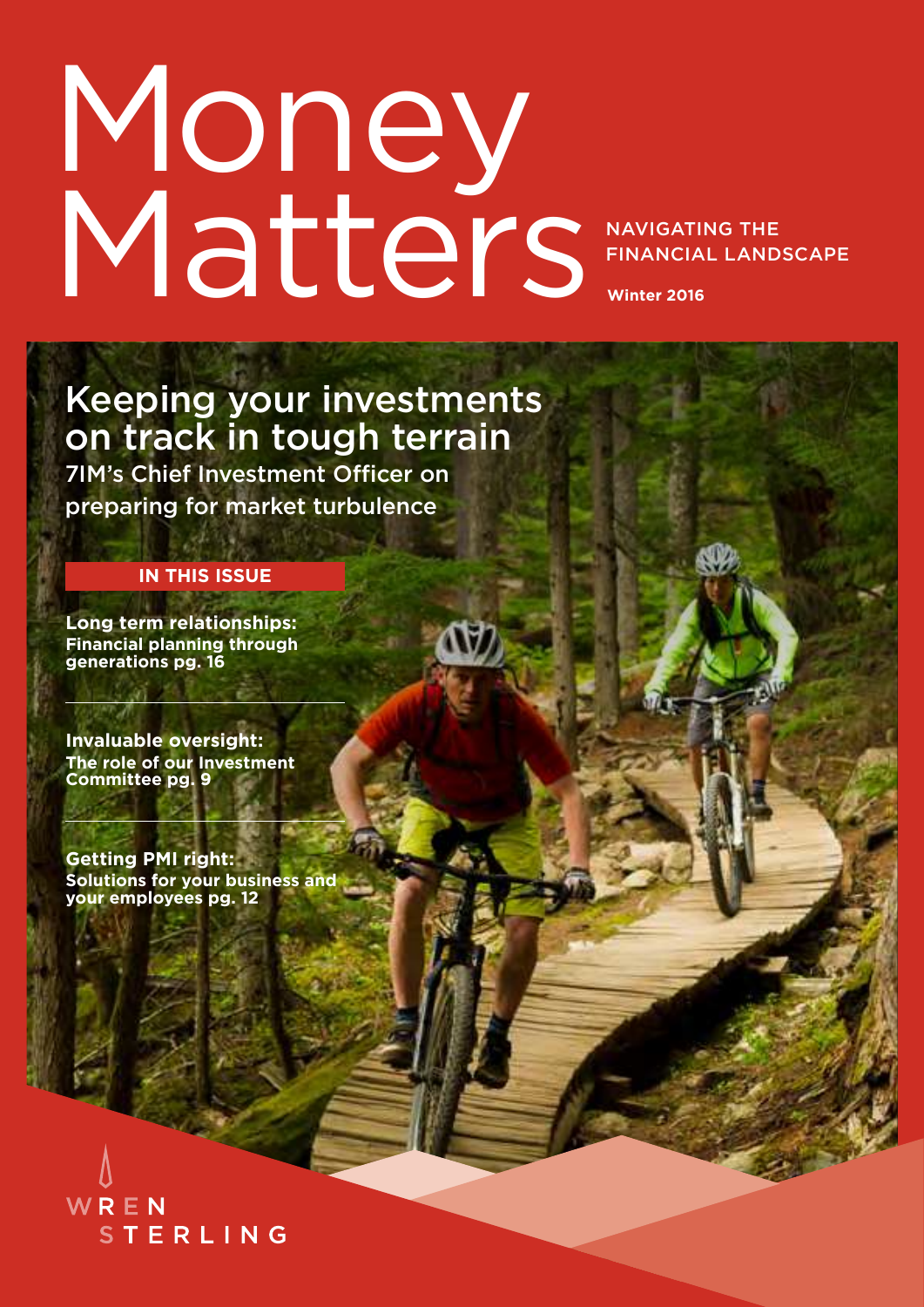### IN THIS ISSUE

#### [3](#page-2-0)

[How fund managers keep investments](#page-2-0)  [on track in turbulent times](#page-2-0)

[7](#page-6-0)

[How did Wren Sterling's clients react to](#page-6-0)  [the EU Referendum result?](#page-6-0)

 $\alpha$ 

[How our independent investment](#page-8-0)  [committee protects you, our clients](#page-8-0)

[12](#page-11-0)

[Private Medical Insurance:](#page-11-0)  [The right fit for your business and your](#page-11-0)  [employees](#page-11-0)

[16](#page-15-0)

[Long term relationships:](#page-15-0) [Financial planning for all the family](#page-15-0)

[18](#page-17-0) [Older borrowers: Is the lifetime](#page-17-0)  [mortgage market maturing?](#page-17-0)

 $20$ [Spotlight on landlords:](#page-19-0) [Putting your house in order](#page-19-0)

 $22$ [Insurance Update](#page-21-0)

#### **EDITORIAL TEAM**

**Magazine Editor Gráinne Newborough** grainne.newborough@wrensterling.com

**Editor in Chief Nick Moules** nick.moules@wrensterling.com

**Designer Clever Marketing** info@clevermarketing.co.uk

All images supplied by iStock.com

#### **CONTRIBUTORS**

John Charcol 7IM Tax Assist

#### **CONTACT**

We welcome your feedback: **Wren Sterling** Castle Marina Road Castle Bridge Office Nottingham NG7 1TN

 [www.wrensterling.com](http://www.wrensterling.com) in [company/wren-sterling](https://www.linkedin.com/company/wren-sterling) f [/wrensterlingfp](https://www.facebook.com/wrensterlingfp)  [@wrensterling](https://twitter.com/wrensterling)



### Welcome to the Winter 2016 edition of Money Matters

Since our last magazine, it's fair to say the world has been through a turbulent spell with markets and the pound fluctuating dramatically then settling as a result of the vote to leave the European Union. For many people with investments, the days immediately after the referendum were up and down to say the least, so we decided to interview Chris Darbyshire, Seven Investment Management's Chief Investment Officer, about how 7IM prepared for the outcome of the referendum and where risk lies in the coming months for investors.

Of course, as a long-term process the financial planning world carries on regardless of market activities, so I'm delighted to introduce you to two of our clients talking openly about their financial journey. Subjects like inheritance tax really are where we add value to our clients given its many complications and the difficult emotional circumstances that come with the territory.

As usual, we've included some tips for clients. This time one of our accountancy partners, TaxAssist Accountants, covers landlords' rental income and tax and our own private medical expert, Tony Haire, talks through the corporate private medical insurance market with tips for companies looking to improve their offering and save money.

Looking ahead, in order to receive our Autumn Statement reaction and report, plus our regular client email updates with related news and views, please email: **marketing@wrensterling.com** including your client reference, which can be found on the letter accompanying Money Matters.

I hope you enjoy Money Matters, and as ever, if any of the articles prompt you to think about your own circumstances, please don't hesitate to contact your adviser.

Ian Darby Executive Chairman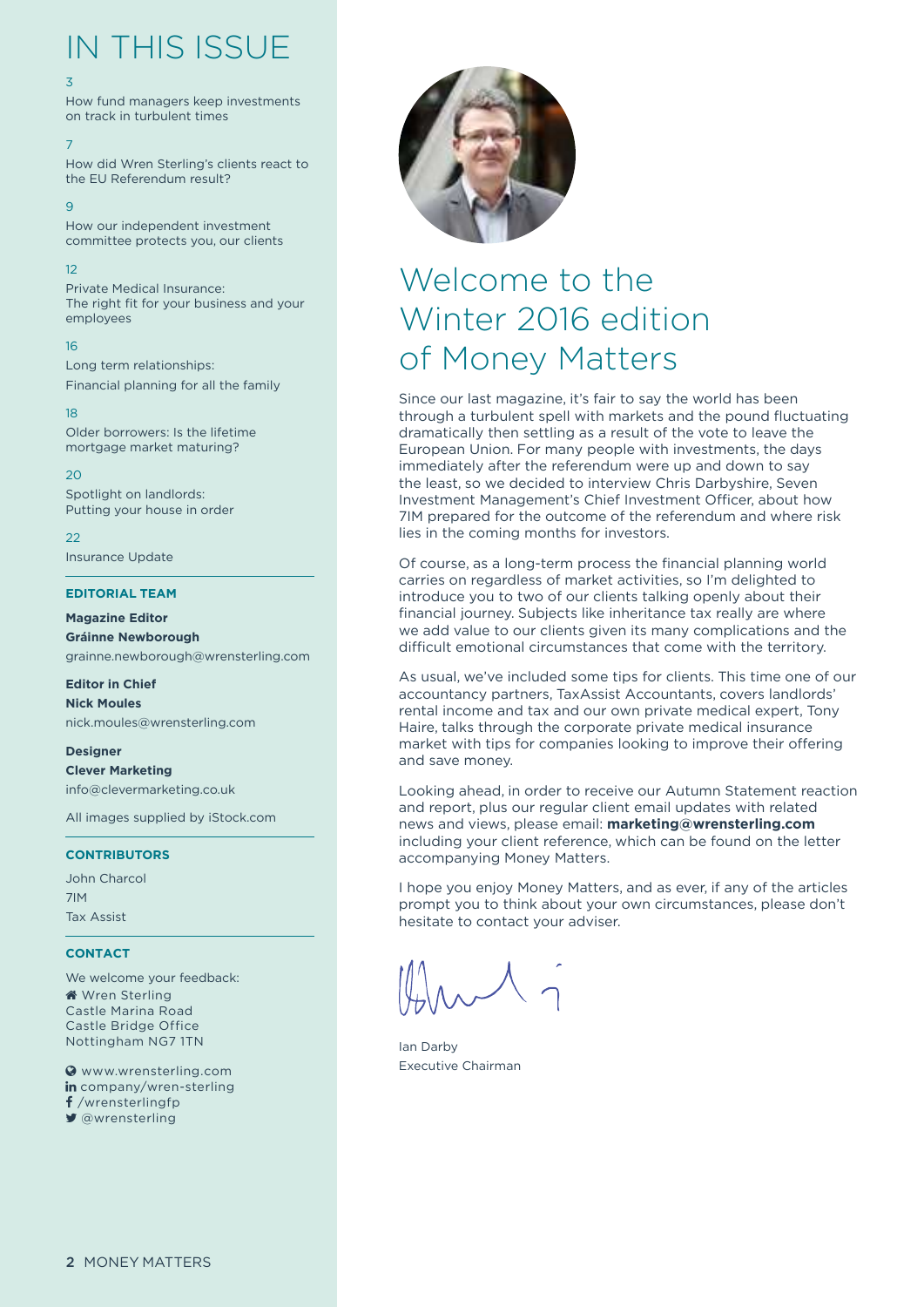<span id="page-2-0"></span>

## How fund managers keep investments on track in turbulent times

![](_page_2_Picture_2.jpeg)

The summer of 2016 is not one that Chris Darbyshire, 19. Management's (7IM) Chief Investment Officer, will for time, and not because of a memorable summer holiday. he summer of 2016 is not one that Chris Darbyshire, Seven Investment Management's (7IM) Chief Investment Officer, will forget for some

For a few weeks at the end of June and the start of July, the financial markets lurched from sudden lows to incredible rebounds and the pound sunk to levels not seen for many years on the back of the UK's vote to leave the European Union. Since then, the UK has experienced political upheaval that many of the population have never witnessed; a new Prime Minister, an opposition party embroiled in an existential crisis and a nation split down the middle on whether the vote to leave is the right one for the future of the UK.

In the middle of that turbulence are the group of investment managers selected by Wren Sterling (of which 7IM is one partner) to run our clients' investment portfolios. They are tasked with generating a return for investors in all conditions over the long term. Chris talks here about how 7IM prepared for Brexit, where he sees future risk and what the outlook is like for investors.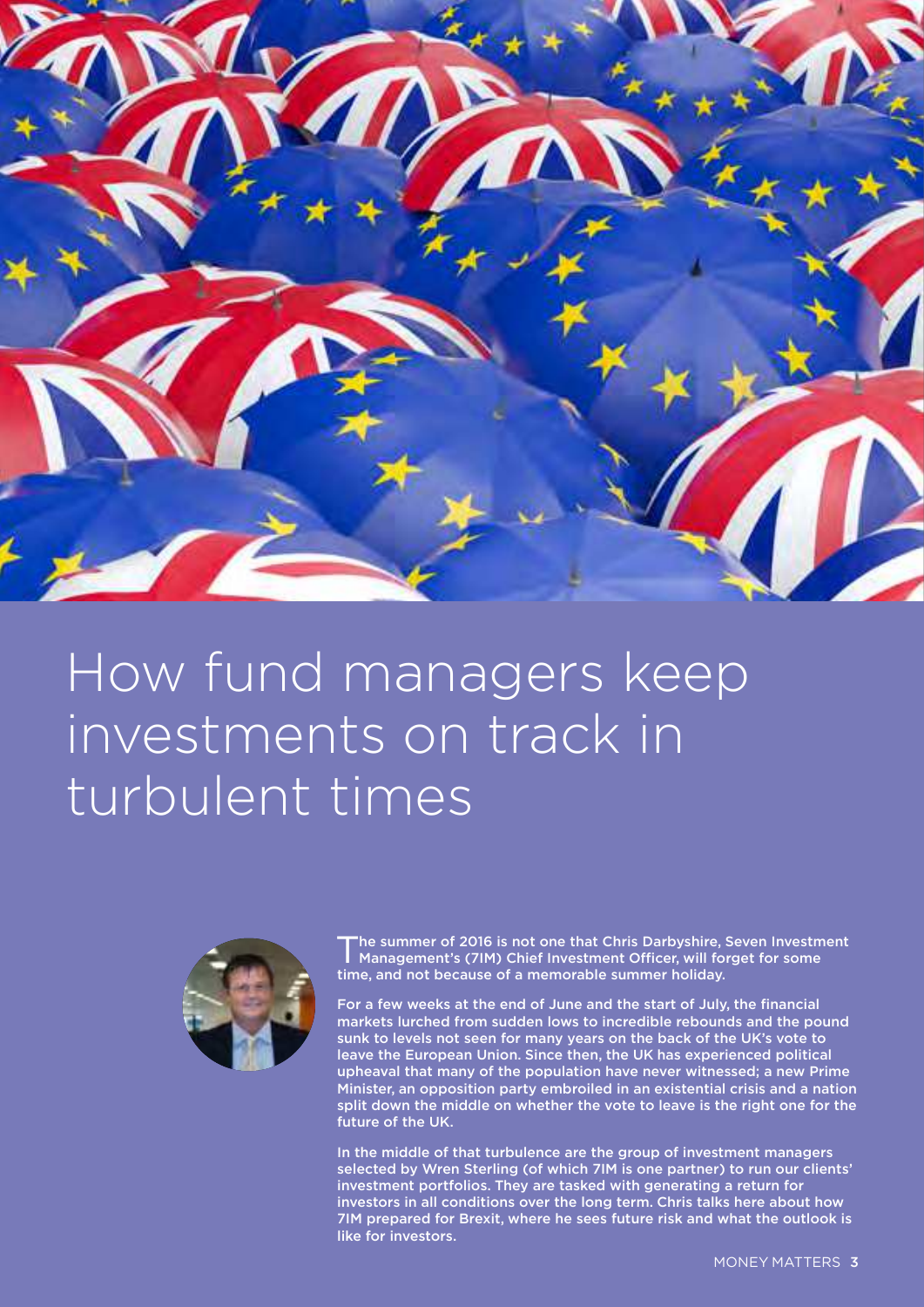"The decision was taken to cancel my summer holidays this year and postpone them until Christmas because the summer months have been rotten for the past few years", says Chris as he recalls events leading up to the referendum to leave the EU in June. "I remember it well, we were sitting in the office thinking it was going to be a damp squib as it looked like Remain had won. Nigel Farage had accepted defeat and the bookies were incredibly confident. It was about 3.30am that we realised definitively what was happening and we started buying US dollars from traders in the Far East, something we hadn't done before, at \$1.36 in the pound, which looks like a good decision now."

To the outsider looking in it must have been panic stations, but the key for 7IM ahead of the referendum was preparation. When pressed about how 7IM held its nerve when the pound was plummeting and the pre-Brexit prophecies of economic meltdown were looking like they were coming true, Chris is very relaxed. As you would expect, the investment team modelled the different outcomes and planned accordingly, buying foreign currency to guard against a drop in the pound.

"We thought the reaction to a vote to leave might be through currency rather than the stock market, so we prioritised holding foreign currency rather than sterling because assets held in foreign currency would go up if the pound fell. If you have a good process in place, you don't need to take spur of the moment conviction trades where you can lose a lot of money."

But what made 7IM go that way?

"From the moment the referendum was announced up until the vote itself, we noticed potential weaknesses in the pound. When Boris Johnson came out for Leave the pound dropped – one of the most sudden drops in history.

"That was the day we knew the pound was definitely sensitive to the referendum. At no point did we feel that way about the UK stock market.

"We try to predict relationships, the direction of the relationship – i.e. Brexit and pound up or down and the extent of that direction and plan accordingly.

"As a result, when everything was down 8-10% a couple of days after the referendum, we didn't need to sell anything. After that, when everyone loved risk, we were fortunate enough to make some money."

Since then of course, markets have rallied and are in a better place than they were pre-Brexit but the pound remains weak, vindicating Chris' decision to back foreign currency.

#### **The UK's Prospects**

So was Brexit all a big fuss over nothing?

"Investors have certainly reacted that way, but I believe there is more risk to come. I would say since the vote my team has had to shift our area of expertise away from economics and become political analysts, as that is where the next tranche of risk is going to come from. The UK hasn't actually left the EU yet and we don't know how investors will react to that. Furthermore, we're looking at a political shift in this country and across Europe that will shape investment decisions."

So has the UK weakened its historic attractiveness for investors by voting for leave? Chris can see both sides of that debate.

![](_page_3_Picture_13.jpeg)

"People loved the UK's political stability and the fact that perhaps more than any other country we've opened our borders to trade. However, there is a great deal of uncertainty still to be unleashed on the UK and the question that we don't know the answer to just yet is 'how does that hit portfolios?"

On the flip side, Chris thinks the pound might have largely bottomed out, but he knows that means changes to the 7IM investment portfolio coming up.

"As a result of the recovery, we have been hedging foreign currency on the expectation that the pound could rally.

"What benefited our portfolios at the time (high levels of foreign currency) could hurt us if the pound surges, so that's why we need to do something now. Sterling has bounced along the bottom for a while, but we see it going up at some point."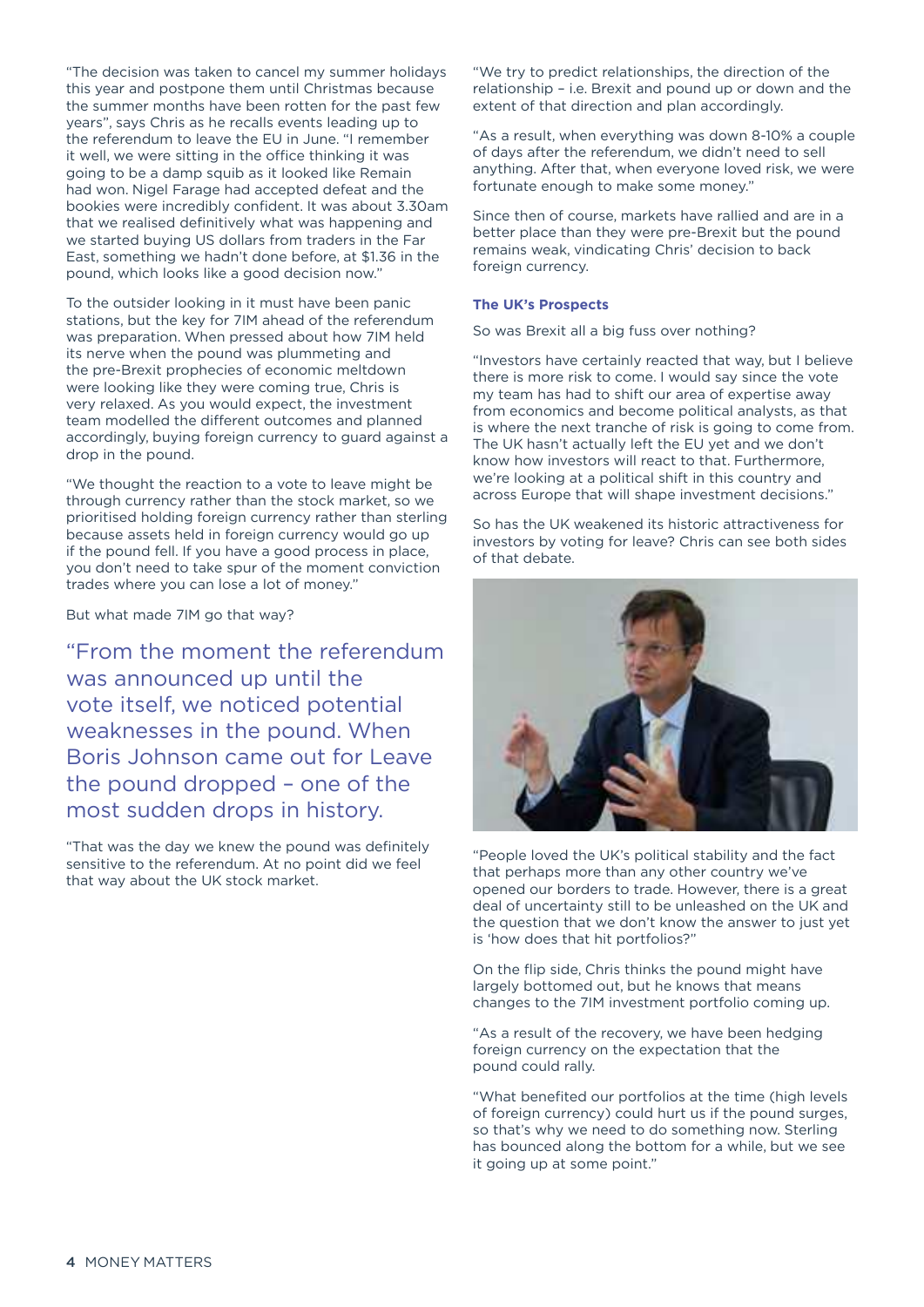![](_page_4_Picture_0.jpeg)

**Investors may increasingly need to look beyond Europe for investment returns**

#### **The European Outlook**

With political events now seemingly having more influence on stock market and currency fluctuations than before, Chris sees risk in the European political landscape both as a result of, and independently of, Brexit.

"I think in the UK we're seeing the emergence of a left-wing anti-immigration movement as the 'Leave' demographics showed. I see similarities in the rise of a left-leaning, anti-immigration party in Germany, Alternative fuer Deutschland, which recently beat Angela Merkel into third place in a regional election in her own constituency. It sends a clear message to the political establishment and could affect markets."

As Brexit showed, uncertainty and speculation is as damaging to markets, if not more so, as a vote itself. Chris does see some positives in Europe, but is generally cautious.

"Germany is the engine of growth. The German consumer is really consuming – like an American. We've also had a bit of recovery in the periphery with Spain returning some better economic performance.

"Italy and France have been lacklustre though, so that is disappointing.

"I suppose what's annoyed us about Europe is that larger companies have failed to generate growth. They've let us down with their earnings. Growth has been among smaller companies and this is less liquid, so therefore more risky and we tend to stay liquid as an investment house.

"We've been trimming our Eurozone positions postreferendum on the assumption that any change in the UK economy would have a knock-on effect on the rest of Europe although it's still a bit too early to say if that will materialise."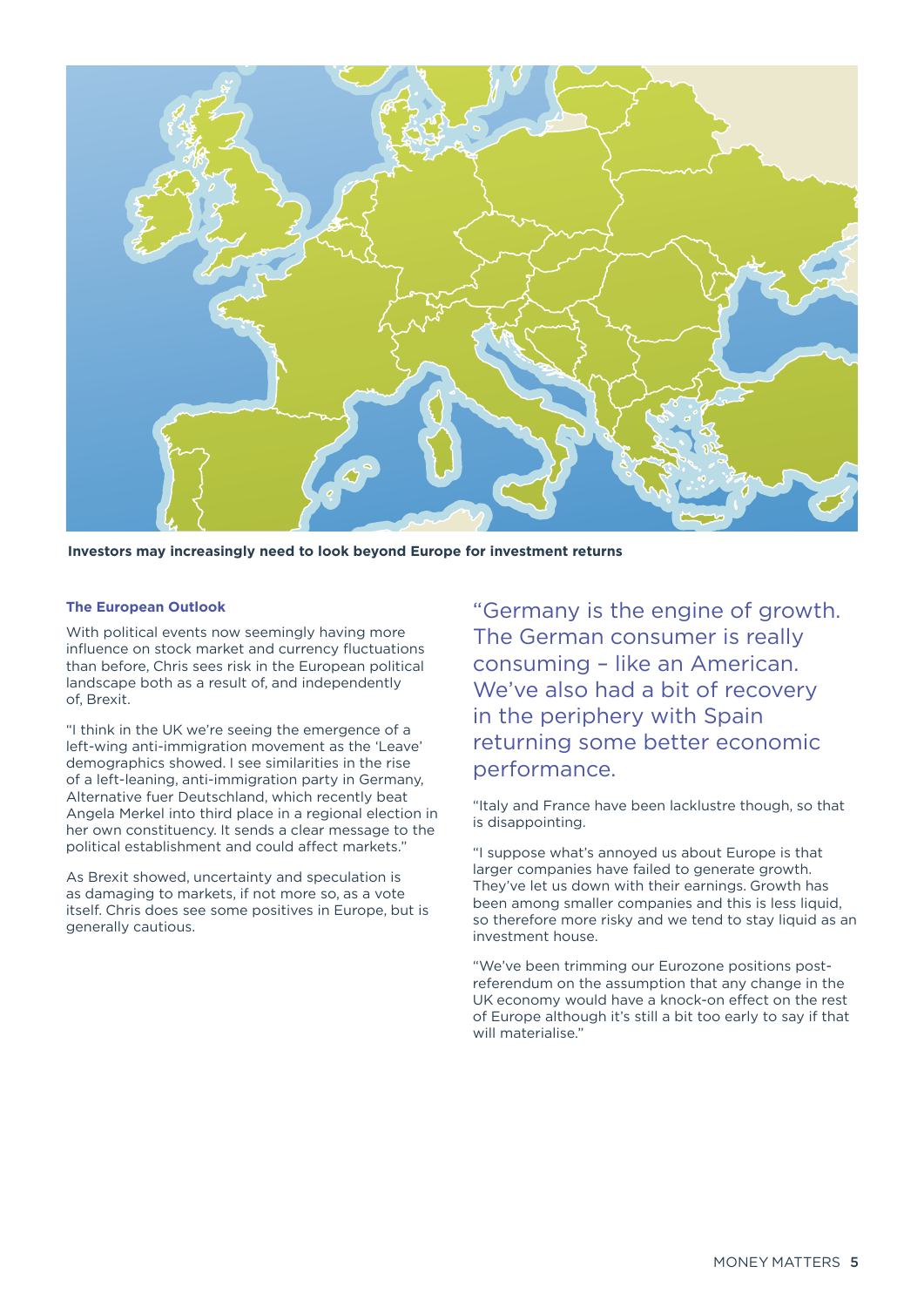#### **The Trump Card**

Looking further afield, the US elections in November is another crunch point and while it doesn't inspire Chris at all, he's not too nervous about the outcome.

"We're looking at the two least-appealing candidates in history. If Hilary Clinton gets in we will be looking at increased government spending but you can expect mainstream economic theory to largely play out. The Democrats should win, but they've certainly made it hard for themselves. If Trump manages to win, I can see the markets staying relatively calm, largely because the president doesn't set the economic tone."

The last word is on diversification though, which Chris says is an all-weather strategy that he will be standing by in the near future and expects others to adopt it where uncertainty can be expected in the coming months.

"The much diversified nature of our portfolios protects investors. If Europe slows after Brexit, it's the ability to successfully diversify into America and Asia that will save you.

"But what this referendum taught me above everything else is that diversification can really work well for you when your home country is at the centre of the hurricane."

#### **Chris Darbyshire on the medium term prospects for investors**

#### **Low risk**

"My sympathies lie with those with low risk portfolios because they are likely to have a significant allocation in bonds and the bond market has been distorted by the actions of the central banks since the credit crisis. I do question their value and wonder if they're safe.

We've been trying currencies or alternatives, but it's hard to find an alternative when markets are falling.

Gold has done this in the past, but it's not a reliable relationship."

#### **Medium risk**

"In these portfolios I see more room for manoeuvre because you're not so reliant on bonds. If the bond markets are not as safe as they were, you're probably looking at taking on more risk as the alternative is cash, which will eat away at your worth due to inflation.

This could mean a world in which balanced portfolios include a wider range of asset classes to choose from and might include more exposure to emerging markets. Importantly, how sterling moves will affect your portfolio more than anything else over the next year or so. There's an opportunity for investors to stabilise their portfolios, but there's risk."

#### **High risk**

"You don't need to worry about the bond market for a start. The question is where to put money.

For me there's only one country that is big and growing so you need to gravitate your adventurous portfolio towards Asia. You can take advantage of the fact that some people are avoiding China because of the opacity of economic data and the fact that it can be quite hard investing there. We see China looking to engage with the developed world though. China has growth, but needs the money to finance it. The developed world lacks growth, but has the money and that simple relationship will put the two together eventually and become a great success. If you're an adventurous investor, head east."

This interview took place on 5 September 2016 and reflects the thinking of Seven Investment Management at that point in time. It should not be taken as investment advice and please speak to your adviser prior to making any investment decisions.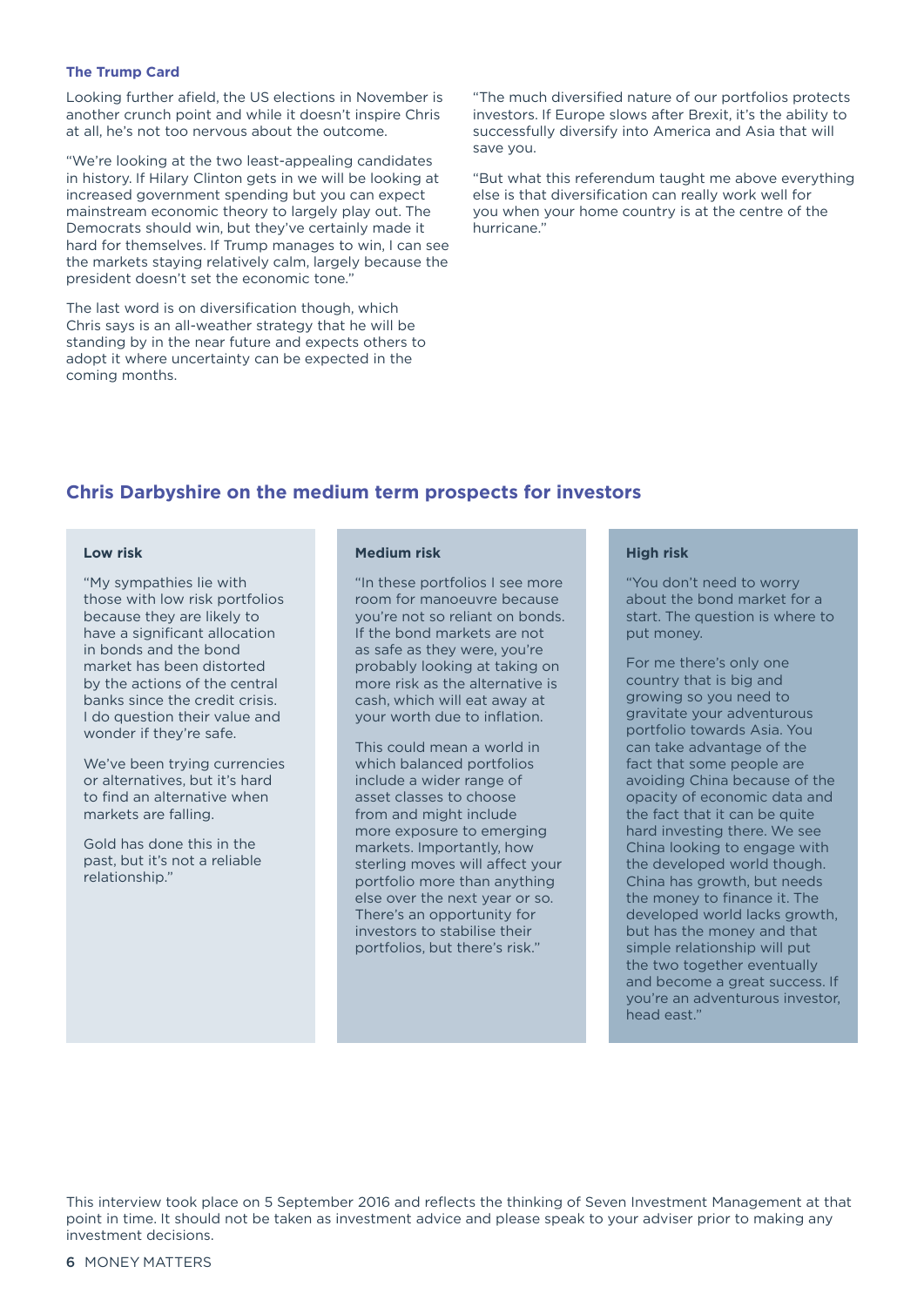<span id="page-6-0"></span>![](_page_6_Picture_0.jpeg)

![](_page_6_Picture_1.jpeg)

**P** aul Gegg, an Independent Financial Adviser wit<br>to the Brexit vote in June. It's fair to say the media aul Gegg, an Independent Financial Adviser with Wren Sterling reflects on how his clients reacted reaction and the amount of activity taking place in portfolios did not match up.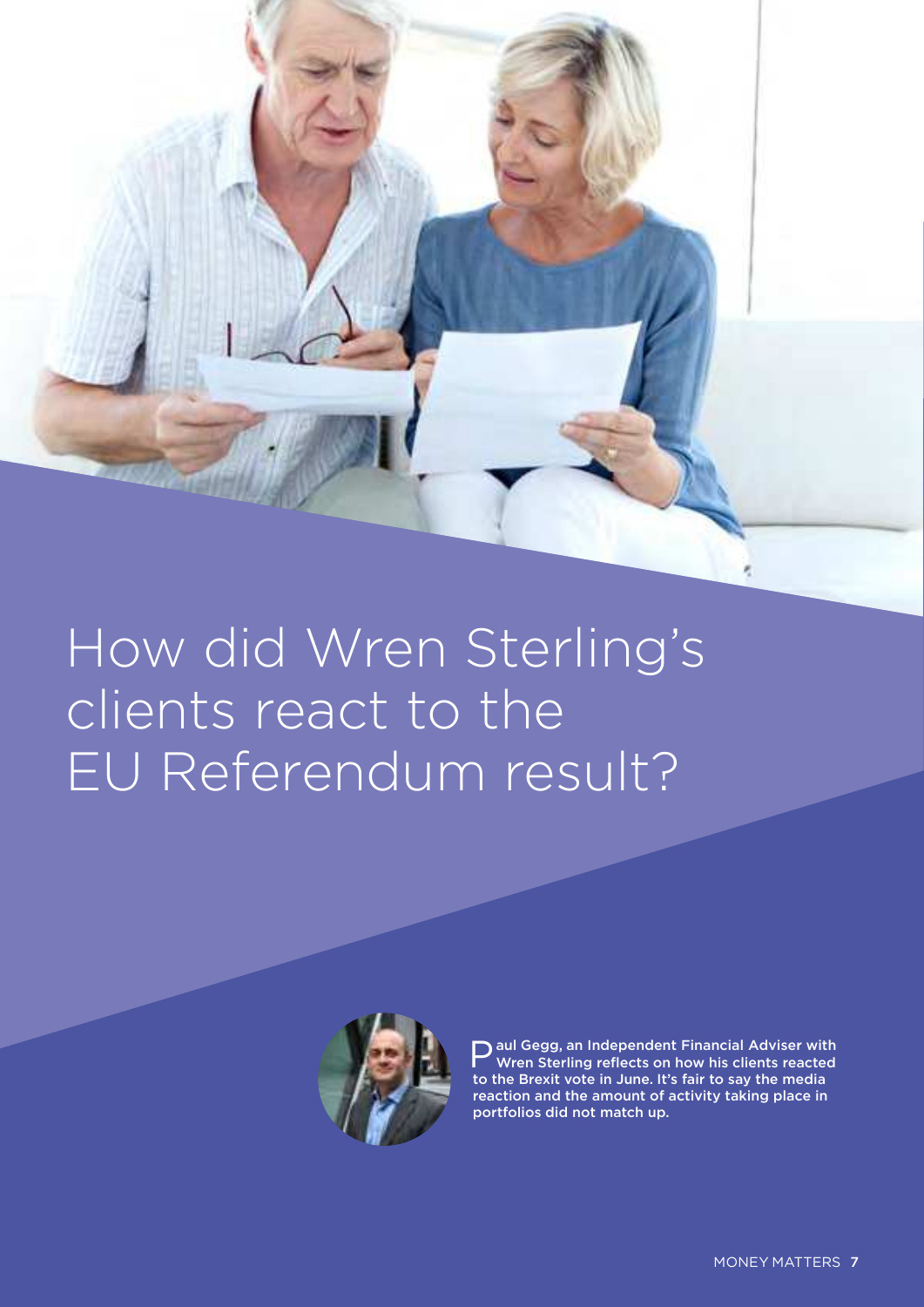#### **Money Matters: Hi Paul, it's fair to say one event has dominated society this year. How have your clients reacted to Brexit?**

Paul Gegg: I've been asked plenty of questions about it, but on the whole I've seen a balanced approach from clients. It might have been different had the initial drop in the markets continued, but we've actually enjoyed a bit of a boom overall in portfolios since the vote, so that has definitely contributed towards a sense of calm.

#### **FTSE performance since Brexit**

The Brexit vote triggering a surge at the beginning of July

![](_page_7_Figure_4.jpeg)

It's also important to remember that, despite unprecedented political upheaval, nothing has actually changed in terms of the UK's membership of the EU – yet. Of course, there is considerable uncertainty within the wider economy – and that will be present for some time. When we get a view of what the UK's long term relationship with Europe might look like and how companies react to that relationship, then we might see more significant movement.

#### I would say that although the Brexit vote might have felt like a significant cultural event, its impact on portfolios and financial planning for my clients has been limited.

#### **MM: We've heard a lot about rebalancing portfolios, so what does this mean for your clients in the future?**

PG: It's reasonable to assume that there might be a drop in UK economic performance somewhere along the line, which is why it is sensible to only ever have a portion of investments in the UK. If this drop turns out to be a long term problem, we may consider moving more investments abroad to accommodate that.

We consult our investment committee and use the expertise of our investment partners to help us make the best fund choices for our client.

**UK expected to outgrow Germany, France and Italy**

**April 2016** July 2016

![](_page_7_Figure_12.jpeg)

since the EU referendum. (Source: IMF)

#### **MM: Looking at products, is there an area where the uncertainty might impact clients?**

PG: Since Brexit there has been a focus on annuities suffering due to the fall in gilt yields, but annuities have had a poor few years, if we're honest. Fundamentally they're still the best way to ensure a regular income through retirement, but in a low inflation environment, they don't create a tremendous amount of income from their capital, so fixing income now carries risks.

Flexi access drawdown, for certain clients, has been a more popular product for a little while now and I expect this to continue.

With flexi-access drawdown, when you come to take your pension you reinvest your pot into funds designed to provide you with a regular retirement income.

This suits people who want control over their retirement income or who are worried about annuity rates, and it avoids the emotional wrench of seeing a lump sum disappearing into annual amounts. It needs to be made clear though that this income may vary depending on the fund's performance and it isn't guaranteed for life.

#### **MM: And what about an interest rate cut as a result of Brexit, what effect does that have?**

PG: Aside from giving people reason to talk about interest rates again, I don't see this as having a significant effect. We've been in a really low environment for years now and another small drop won't make much difference, although psychologically it could prompt people to give investments greater consideration over savings.

What people need to look out for is inflation. If we enter a period where inflation moves ahead of wage growth and interest rates remain where they are, cash starts to lose value and investment is a logical way to counter this.

The decision to access your pension savings is an extremely important one. Before you do so, please speak to your adviser to be certain you fully understand your options, including the difference between flexi access drawdown and annuities.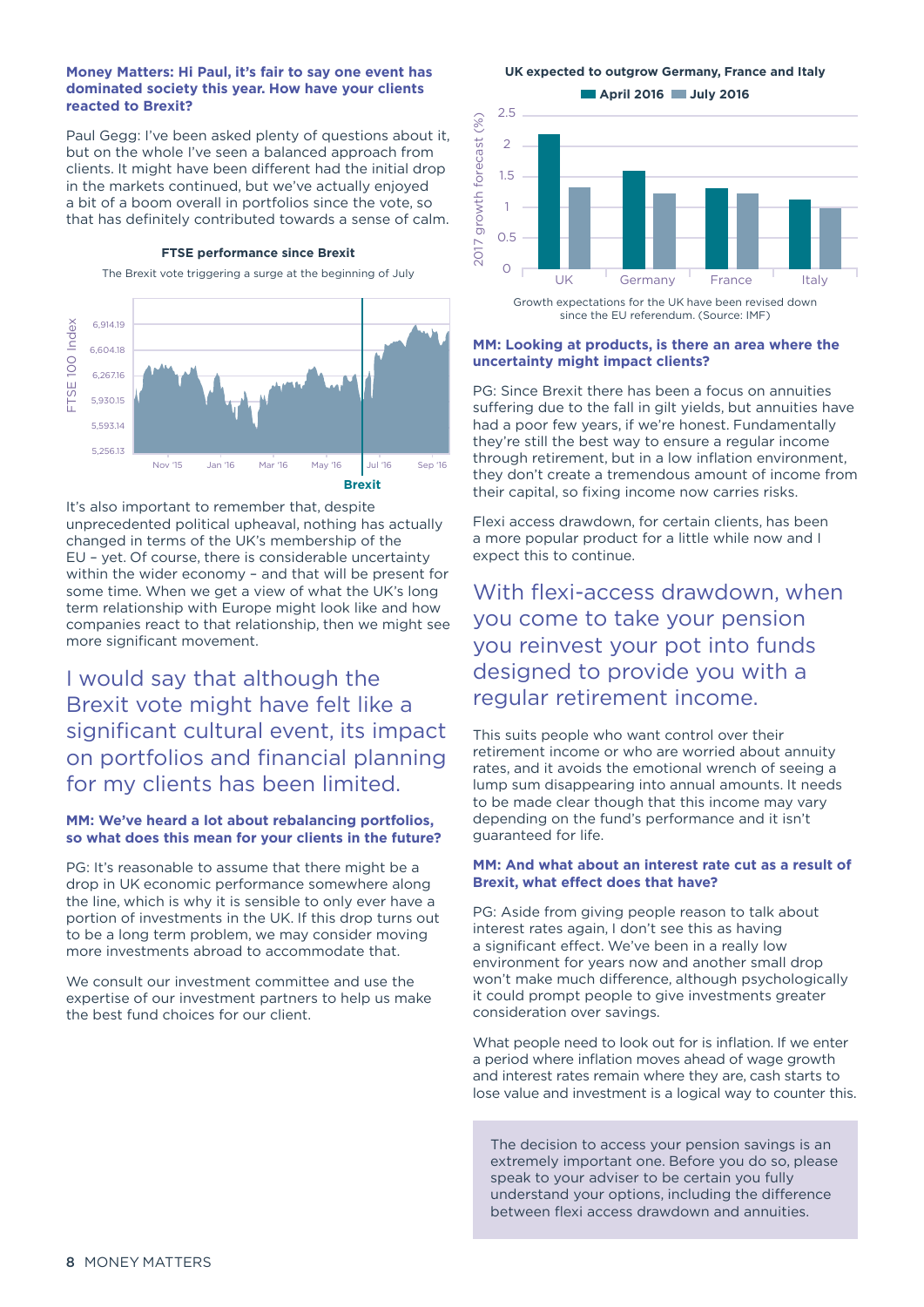# <span id="page-8-0"></span>How our independent Investment Committee protects you, our clients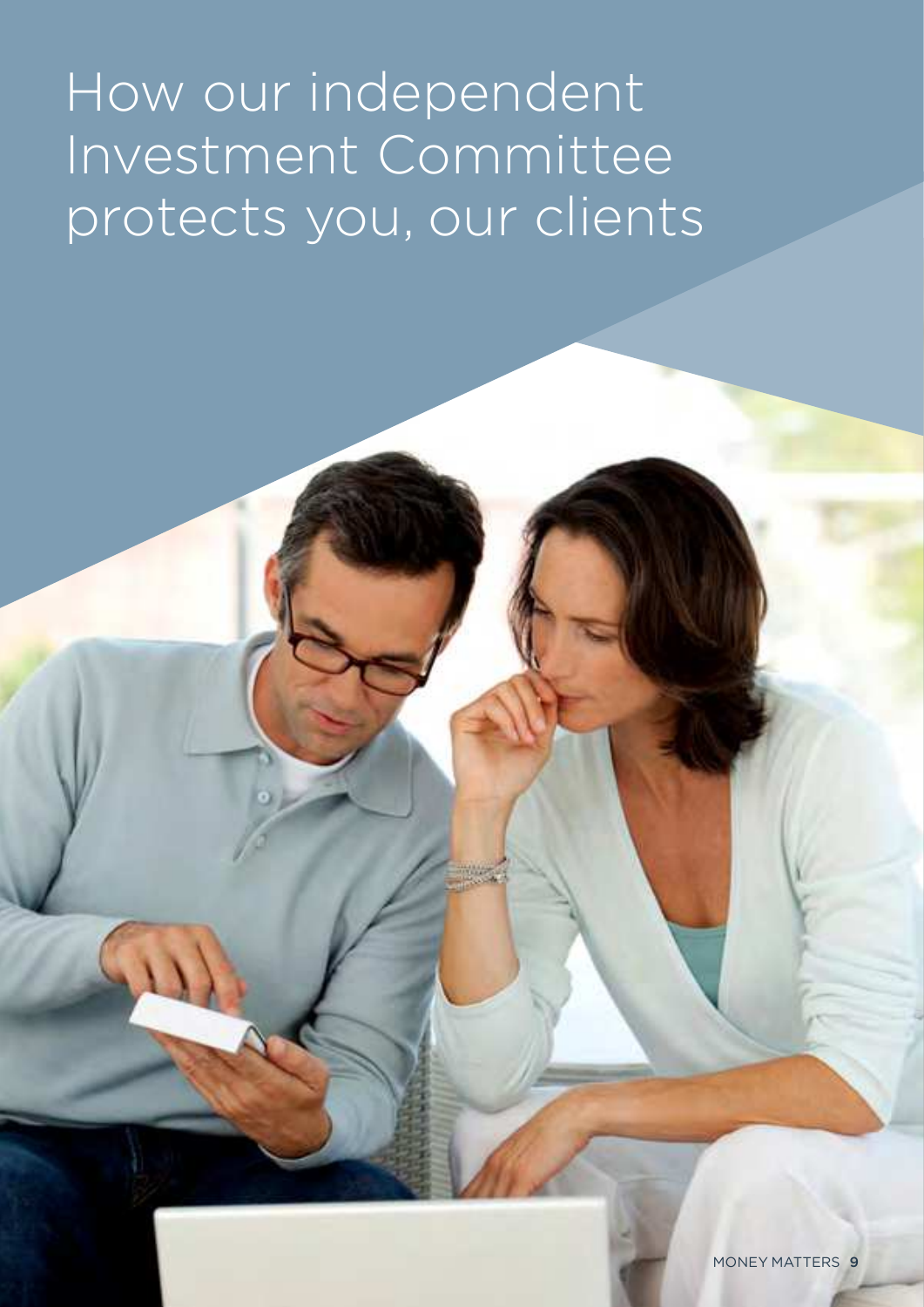![](_page_9_Picture_0.jpeg)

R Wren Sterling's Investment oderic Rennison chairs Committee, the body that provides oversight and scrutiny on the investment managers selected by Wren Sterling to manage clients' investment portfolios. He explains why the Investment Committee exists and the value it delivers for clients of Wren Sterling.

#### **Money Matters: In short, how would you sum up the purpose of the Investment Committee?**

Roderic Rennison: Briefly, the Investment Committee meets quarterly to ensure there is appropriate, consistent and systematic oversight of the investment managers, their investments and the product providers selected for clients of Wren Sterling. We do this for several reasons, but ultimately it is to make sure the products and funds our clients' money is invested in are going to produce the right outcomes for them, according to their risk appetite and personal financial goals.

This level of oversight gives our clients peace of mind, reassuring them that Wren Sterling is doing the right thing to protect their interests and help them meet their financial goals.

#### **MM: Who is on the Wren Sterling Investment Committee?**

RR: I'm the chair and I'm an independent and external chair for exactly those reasons – I don't have any internal influences and I bring experience of what good external governance looks like to ensure the Committee meets its objectives.

Alongside me there is Wren Sterling's Director of Compliance and representatives from our adviser and paraplanner population alongside people responsible for research and proposition development. We're also assisted by RSM Research, an independent investment fund research firm who help us navigate the hundreds of investment options available on the market.

#### **MM: Can you describe how our clients benefit from the Investment Committee?**

RR: First of all I think it's important to say that Wren Sterling has a great deal of confidence in the investment managers it works with currently to select the right funds for its clients and manage them appropriately. Even taking that into account, Wren Sterling would not be doing its duty as a business

if it didn't scrutinise the financial strength, performance, integrity and management of suppliers on behalf of its clients.

Asking the right questions in a systematic way means Wren Sterling's partners have to regularly satisfy defined governance processes. We have the power to change if we believe an investment manager or other provider has fallen short of our standards in terms of management or if the funds they have recommended are inappropriate for our clients in any way.

The Investment Committee reports to Wren Sterling's Board and generally our recommendations are accepted but they can and do challenge us on occasions when they want to explore certain aspects or satisfy themselves on particular issues.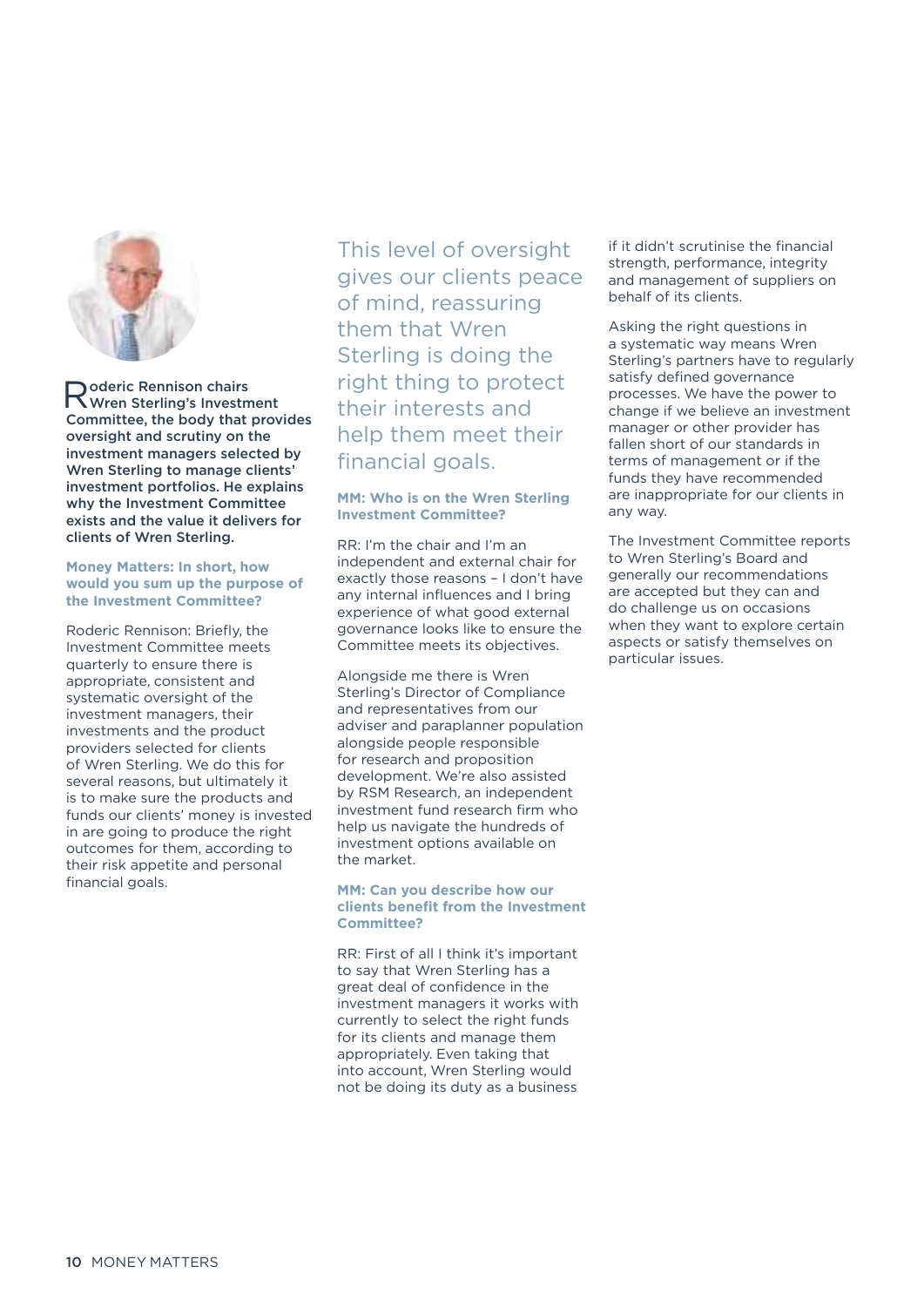![](_page_10_Picture_0.jpeg)

#### **MM: How does it cater for clients with different approaches to risk?**

RR: What Wren Sterling does is to make sure the funds offered are of a wide enough range to cater for clients across the risk profile spectrum. Within that framework, individual advisers will decide whether their client's appetite has been catered for from the range of available funds. A client falling outside this range would be rare and assessed on an individual basis within the ordinary course of business.

#### **MM: Will certain products be banned?**

RR: Yes, there are certain products that we have decided as a group, are inappropriate for Wren Sterling's clients – and even within products we deem acceptable, there will be some that are not offered to clients at an individual level because they exceed clients' risk tolerance.

The Investment Committee is a forum for ideas to be debated and in the past few years we've discussed peer-topeer lending, venture capital trusts and unregulated collective investment schemes to name a few.

As new products enter the market and advisers and clients question whether they would be appropriate investments, we analyse and debate each one and then make an informed decision.

Feeding back our findings to advisers helps them stay contemporary in their knowledge and to pass that on to clients at their reviews.

#### **MM: Does the Investment Committee have an opinion on Brexit and other external risks?**

RR: Absolutely, external risks like Brexit are items on our agenda as they directly affect the performance of the funds our clients' money is invested in. Unlike the Treasury, our fund managers did prepare for both results, which is what we expected of them. Again, assessing these risks in tandem with returns, volatility, the financial stability and performance of our fund managers etc. is part of the process that ensures we're providing the level of oversight our clients expect of us.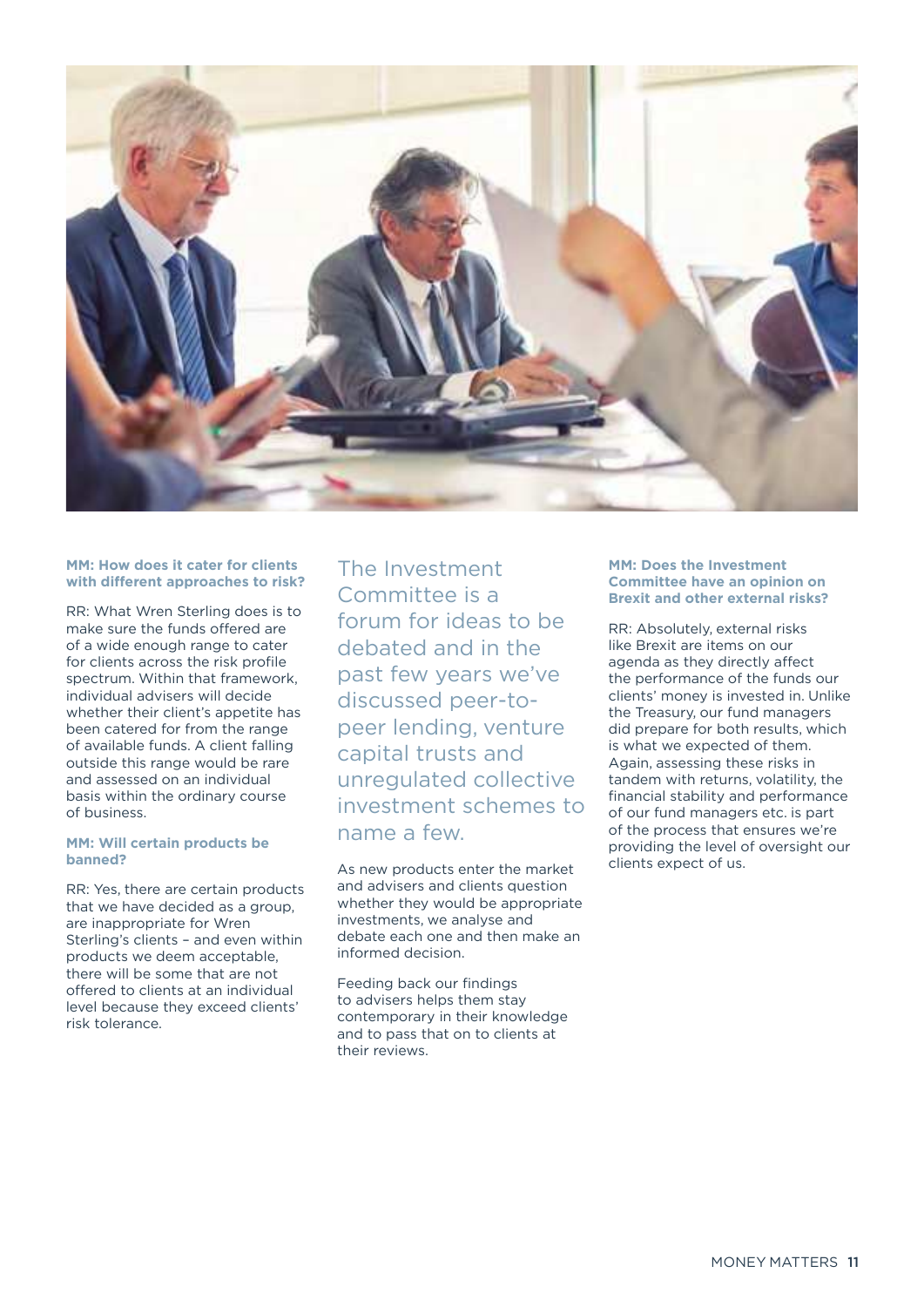<span id="page-11-0"></span>![](_page_11_Picture_0.jpeg)

Private medical insurance: The right fit for your business and your employees

![](_page_11_Picture_2.jpeg)

Tony Haire is Wren Sterling's private medical<br>insurance (PMI) expert. Widely regarded as a Tony Haire is Wren Sterling's private medical cornerstone of a comprehensive employee benefits package, Tony believes there isn't an employer or employee that wouldn't gain from a policy in the workplace, but there's many ways to make sure you're getting the right policy for your people for the right price.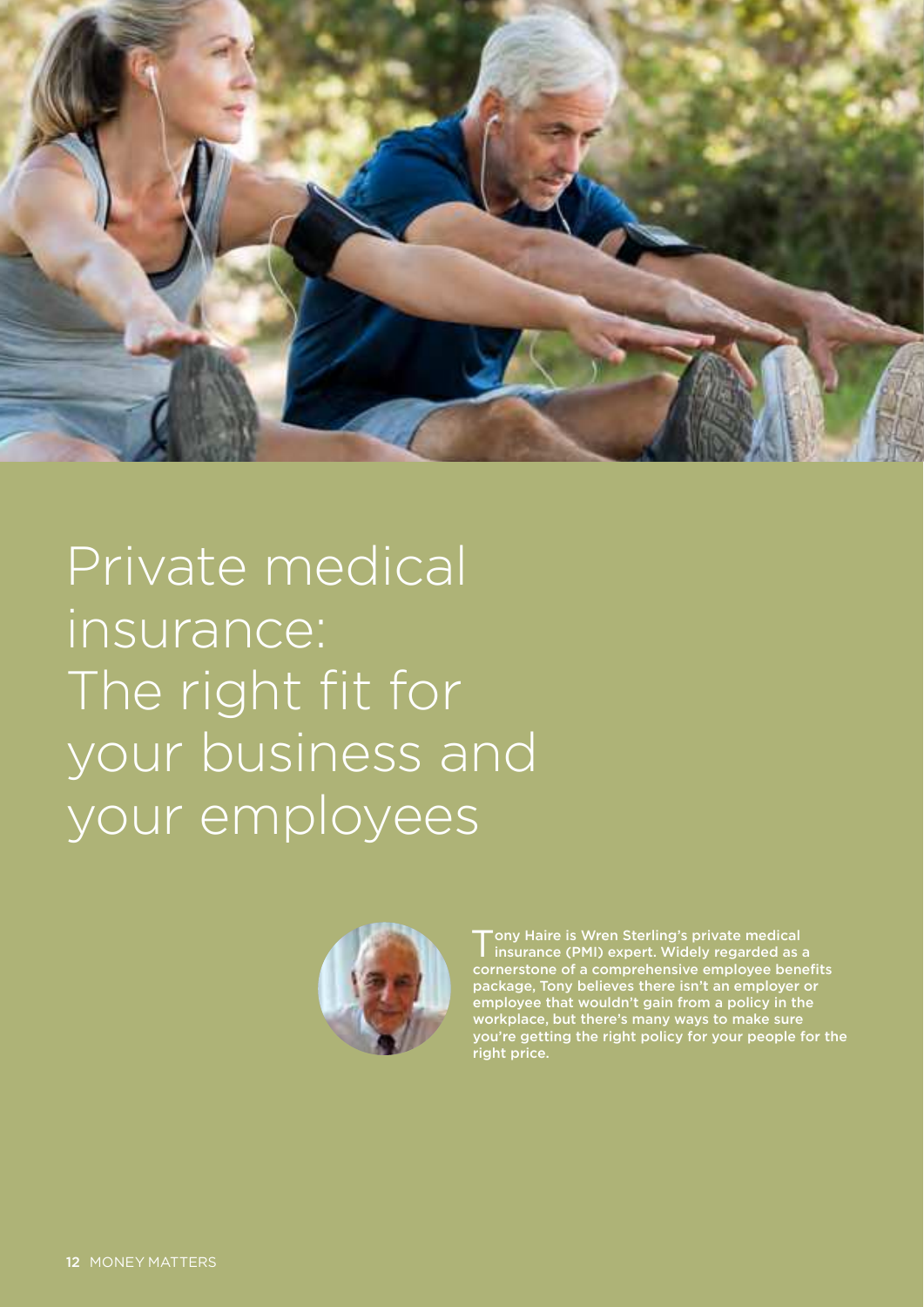There's no doubt that any organisation's principle strength is its workforce. It is always advantageous to have a fully fit and healthy workforce and PMI is central to helping employers achieve this.

As well as medical and mental wellbeing, PMI can act as a retention tool for businesses and as a replacement for salary at times when paying cash is difficult, something I saw used extensively in the aftermath of the most recent financial crisis.

From the employees point of view, retiring from a company doesn't necessarily need to mean they have to relinquish their PMI. 'Individual continuity' is available to those that have been a member of a group policy and wish to continue cover on an individual basis.

Wren Sterling can also arrange private medical insurance for clients without a group policy so they can enjoy the benefits of knowing they and their loved ones have access to specialist medical services when they require them. I'll cover this in more detail at the end of the article.

#### **The case for PMI**

Statistics from the Office of National Statistics (ONS) show just how prevalent sickness and injury are in the workplace. Recent ONS reports show how the most common causes of absence affect the workforce as a whole.

- Latest estimates show that annually over 600,000 workers are injured in workplace accidents and a further 500,000 workers suffer a new case of ill health which they believe is caused or made worse by their work.
- The construction industry has the largest estimate of occupational cancer cases, with 3,500 cancer deaths and 5,500 cancer registrations each year from this industry.
- The total number of cases of work related stress, depression or anxiety in 2014/15 was 440,000 cases, a prevalence rate of 1,380 per 100,000 workers. The total number of working days lost due to this condition in 2014/15 was 9.9 million days. This equated to an average of 23 days lost per case.
- The ONS estimates the cost of workplace illness and injury in 2013/14 to be over £14bn of which employers shouldered £4.9bn of that cost.

These statistics show that employers simply can't ignore illness and injury in the workplace.

The important thing is to get the right policy for your business, investing in that policy and making sure your people understand the benefits available to them. Illness and injury are a fact of life, but covering for them as an employer can help you out a lot in other areas of your business, like staff retention and productivity.

#### **Understanding what employees value**

I often find PMI policies in a state of neglect and no longer appropriate for the workforce they were initially designed to cover.

When I'm asked to review an existing policy, I'm usually focusing on three key areas; cost, service and benefits. Without regular reviews, all three of these areas tend to slide.

As with almost any other insurance, if you just leave it as it is to renew each year, you won't be able to take advantage of other new or improved products on the market.

Organisations that don't review their policies probably don't take the time to understand its effectiveness or take-up. Without this, they will not know how popular their policy is with staff, increasing the chances of them paying for benefits that are neither used or appreciated.

Without meaningful management information (MI) organisations can't make a value judgement on their PMI commitment. They have good intentions but the policy isn't optimised so there will be waste that can be eliminated.

Furthermore, understanding what your employees value can help focus your attention and derive greater reward for your investment for you and your employees.

### Annual cost of workplace illness and injury

![](_page_12_Picture_20.jpeg)

MONEY MATTERS 13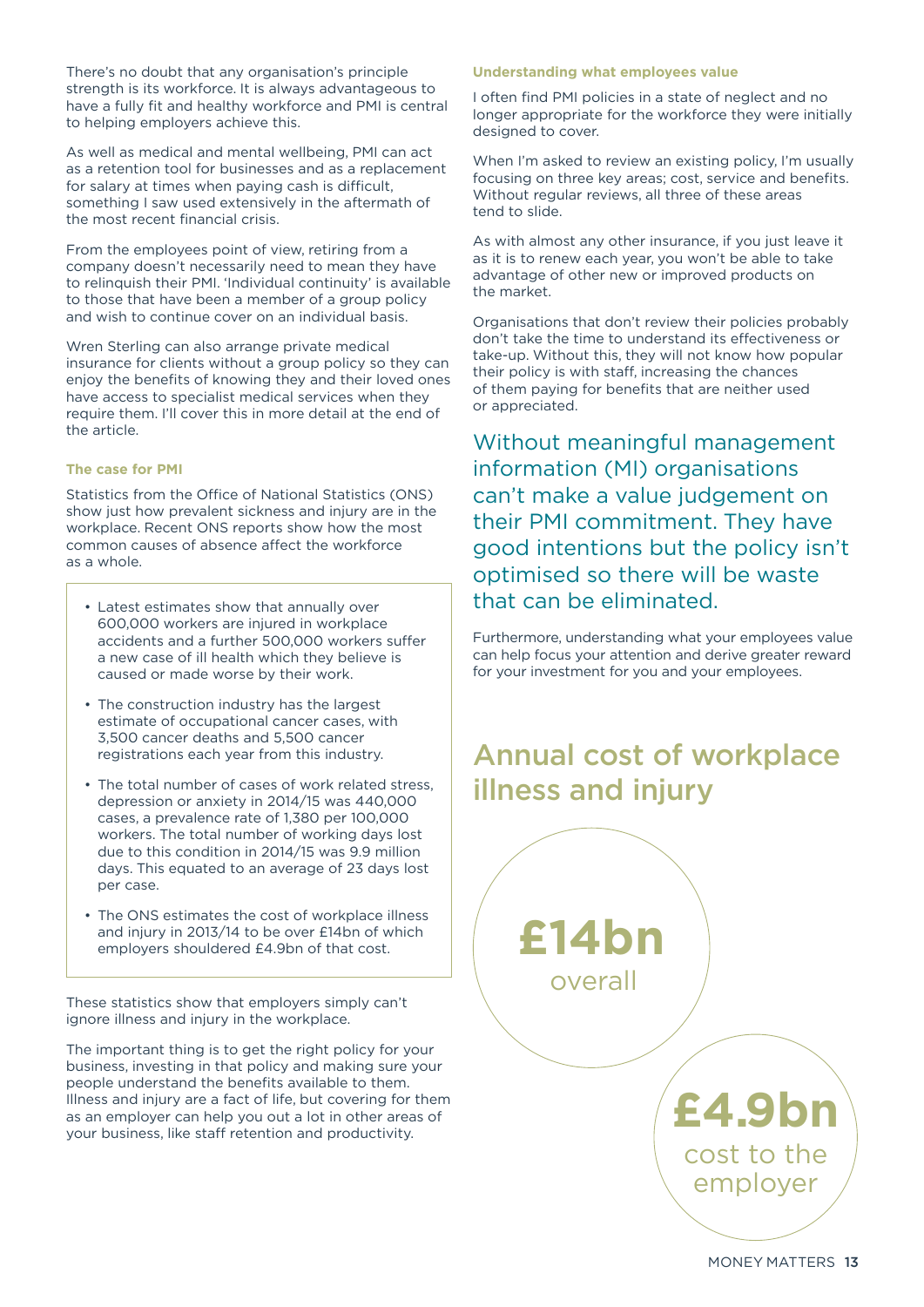#### **Tailoring PMI and reducing your premiums**

Where MI does exist and employers can analyse the take-up of PMI and the cost of the policy, there are several areas to look at that will make the policy more effective.

Reducing the cost of the premium by introducing an excess for employees is a popular move now. In cases like a round of physio, most people realise that they will get seen much faster by a private practician and that will alleviate pain, so a small excess could be seen as worth paying for their private as well as their working lives. I don't think it devalues the provision of PMI for the workforce as a whole and makes sense for all parties.

Sometimes the vagaries of PMI premiums open up opportunities for employers too, like the cost of providing hospital care to employees in London.

Ask yourself whether you really need to include some London hospitals as options for your employees. Some of them are incredibly expensive in comparison to the rest of the UK, so if you've recently shut or downsized a London office, or your people mainly commute to London from outside, you could save on your premium there.

If your business has a low record of claims, you could also ask to be assessed on a claims-related basis. It is common practice for policies to be underwritten based on age, but this may not be good value for all companies. Note, a corporate claims-related basis, is dependent on group size and is usually for a minimum of 50 employees.

Finally, companies can split out the benefits available to their workforce, restricting benefits for some people who may not need it as much or using it as an attraction and retention tool for top talent.

There will probably be people that need looking after more from an operational perspective (if they're field sales and need to be able to drive you would want to have them treated immediately, for example), so it makes sense for companies to look pragmatically at their people. One size rarely fits all in life and this is certainly true of PMI.

#### **TIPS FOR REDUCING YOUR PREMIUM:**

- **1.** Could your employees pay an excess?
- **2.** Could dental and optical be offered as separate benefits that are paid for by employees? A low-cost cash plan for example.
- **3.** Has your company recently moved to or away from London? The cost of hospital beds in the capital is markedly more expensive than the rest of the UK so this could affect your premium.
- **4.** Could you reduce outpatient benefits?
- **5.** Introduce a 6 week option where the insurer will not pay for inpatient/day patient treatment, if the treatment is available on the NHS within 6 weeks of when the treatment should take place.
- **6.** Do you have a low claims record? Ask to be assessed on claims rather than by age.
- **7.** Tailor benefits to particular groups of employees, because not all benefits are appropriate for all employees.

#### **Making sure your people use and appreciate their benefits**

Where employees are confident they have selected the right policy for their workforce and are happy with the premium, an often overlooked aspect of implementation is financial education – making employees aware of the benefits they are entitled to.

Many employees don't read the small print on their benefits packages. A simple presentation or workshop on the range of benefits on offer can help organisations gain value from their commitment. When I deliver these workshops I invariably hear "I didn't realise my company offered that" or "how do I go about proceeding with private medical treatment? Do I need to go through my GP?". There's not only the time out of the workforce that is costing the employer, but the employer is missing out on good will and sentiment towards them for looking after the wellbeing of its employees.

#### **Retaining your group PMI policy when you retire**

When retiring from work, it can be advantageous to retain the terms of your group policy and take them on an individual basis. Naturally, there may be an increased premium as you're no longer part of a group containing younger people, but typical advantages include no additional underwriting if there has been no break in cover.

#### **No company PMI but interested in PMI cover?**

PMI offers many benefits. Typically waiting lists are much shorter, hospitals are cleaner, diagnostic tests are quicker, there's a choice of hospitals and consultants, more privacy and a wider range of drugs and treatments. If you don't have PMI or if you are dissatisfied with the level of cover provided by your employer and would like to arrange policy for you and your family, please speak to your adviser.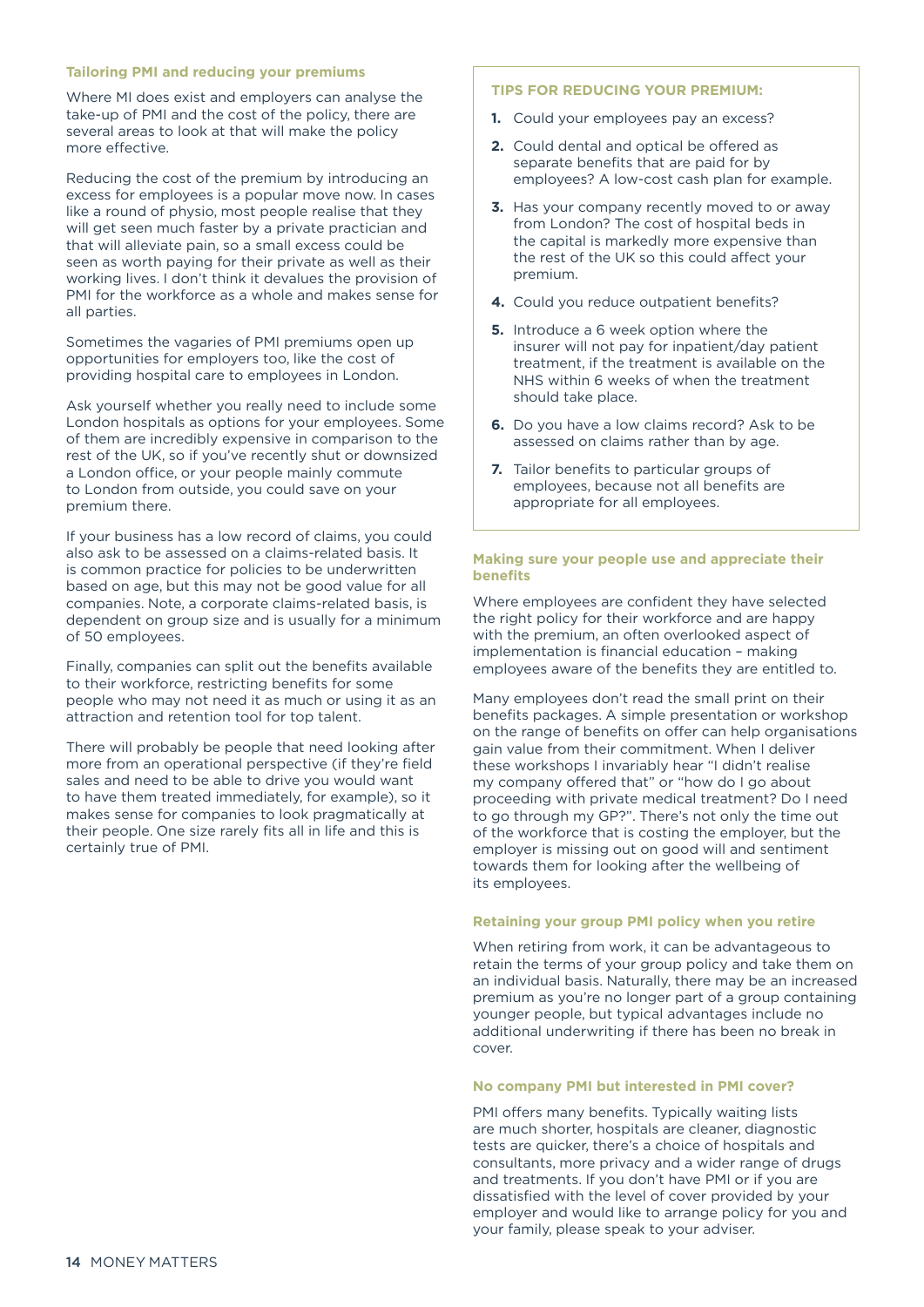#### **Case studies**

These are recent examples of where Wren Sterling has advised on PMI cases for an existing client and a new client with a focus on providing affordable cover.

#### **Case Study 1 (new client)**

A small precision engineering company, based in the West Midlands was looking to offer PMI to their directors and staff (14 employees) as a result of reviewing their company's overall employee benefit packages.

a group plan included relatively low cost, the fact that the company pays for its employees while giving employees the option to cover their eligible dependants at their own cost (with the advantage

For the employer, its primary motivation included attracting and retaining good quality staff. The management consider a full benefits package to be essential for being recognised as an employer capped or below inflation, a healthcare package would have a high perceived value for employees.

**PROPOSAL:** A comprehensive age-rated PMI plan with a reduced yet realistic outpatient limit was recommended. A relatively small excess per person and suitable hospital access based on location was agreed, achieving an affordable total premium.

#### **Case Study 2 (existing client)**

An existing client, a London-based 'trader' with 85 employees had made a recent acquisition of a further 45 staff, all un-insured.

The client is currently assessed using age rated formulas and subject to full medical underwriting. The company recorded two high claims in the previous year for cancer and heart problems and although both claims are now complete they are still showing in their recent claim history. This resulted in substantial premium increase at renewal, even though claims in the current year are reasonably low, due to age increases and the insurance premium tax rise.

The client also has a relatively high number of employees with benefit restriction (exclusions) due to past, or existing medical conditions.

**PROPOSAL:** The recommendation was for the client to stay with the same insurer, but switch to a claims/experienced rated corporate plan, giving enhanced benefits by transferring to a 'medical history disregarded' contract. The corporate pricing eliminated the past two completed high claims resulting in a lower premium compared to the age rated renewal terms.

The group size increased from 85 to 130, and with further expansion expected due to future planned acquisitions, a simplified enrolment process was required. Only two age brackets remain, under 65 and over 65, therefore employees 'flat' rated. As part of the arrangement, the insurer is providing monthly MI in order to monitor claims and the plan performance.

If you need to review your PMI cover or you are thinking about establishing PMI for your business, please contact your adviser for more information and to set up an appointment.

Wren Sterling also arranges private medical insurance for individuals through one of our carefully selected partners as part of our holistic approach to financial planning. Please ask your adviser for more details.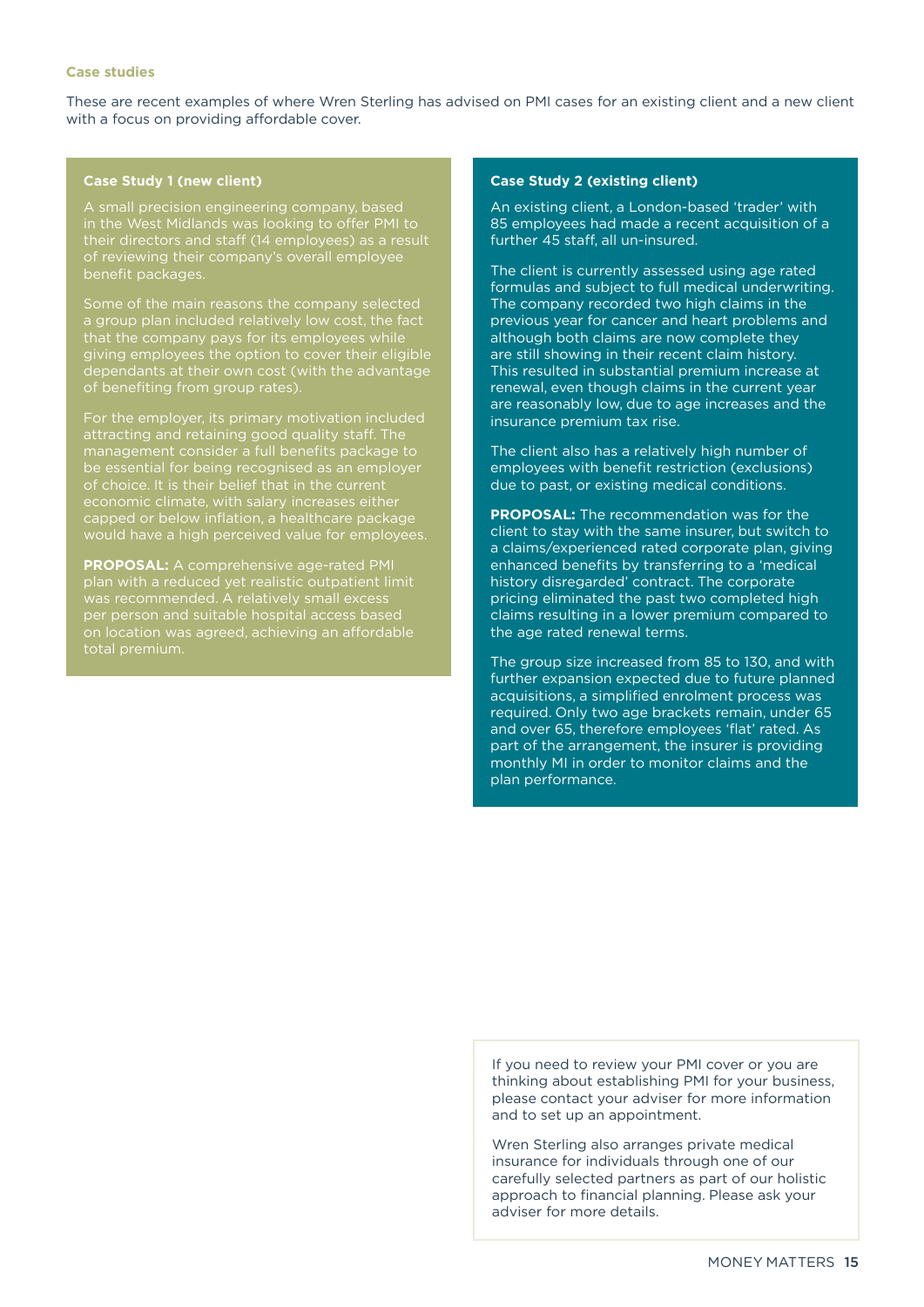# <span id="page-15-0"></span>Long term relationships: Financial planning for all the family

Long term relationships really are the backbone to<br>successful financial planning. Very often this successful financial planning. Very often this crosses generations as advisers seek to ensure financial goals are met and wealth can transition efficiently from one generation to the next.

Money Matters spoke to Jenny and her son, Julian, about their decade-long relationship with Clive Barwell, Wren Sterling's Head of Later Life Advice.

#### **Money Matters: First of all, could you quickly recap on how you came to work with the family, Clive?**

Clive Barwell: I first met Rod (Jenny's late husband) after an introduction from a solicitor when Rod's mother was ill back in 2005. I was called in to do some urgent inheritance tax work (IHT) because there were no arrangements in place and a potentially sizeable IHT bill emerging.

At the time, it was also 5-6 years away from when Rod expected to retire and he wanted to get a steer on what he was going to have and in anticipation of receiving an inheritance from his mother, who was nearing the end of her life.

He was planning to gift some money to the children as my analysis showed that Rod and Jenny were going to be secure in the long term. There was a clear opportunity to cascade the money down the generations.

Sadly after we had made plans, Rod died quite unexpectedly. This meant there were two inheritances coming into the family at that time, so the planning for Jenny his wife, and her two children Julian and Alex began to take shape as the issues emerged.

#### **MM: Jenny, this was obviously a very difficult time for you and the family – did you understand the issues?**

Jenny: I must admit I didn't know much about it. Previously I had left finances to Rod so I had very little understanding. All I knew was that we had always provided for the children, Rod had a pension due to his work and we had some savings.

#### **MM: Jenny and Julian, you've both been clients of Clive and Wren Sterling (formerly Towergate Financial) for over ten years, how would you say the relationship has evolved?**

Jenny: I would say it has become a lot more relaxed. I feel comfortable talking to Clive about our finances and my understanding has certainly improved.

Julian: I first met Clive in London when I returned from studying in America. I went to see Clive because I was going to receive an inheritance. Clive had worked with my father for many years and was involved in the family's finances, and now I had an individual relationship with him as I discussed my personal financial plans for the first time. This was a real benefit, I was thinking about these issues much earlier, in my mid to late twenties, than I would have done otherwise.

#### **MM: Jenny, what are your financial priorities in the next few years?**

I now look ahead in two to three year cycles – housing and care and things like that are on my mind now. I might need to move out of London for that, but for the moment I'm lucky enough to be able to stay where I am.

My advice to anyone else facing a situation like mine would be not to make any rushed decisions.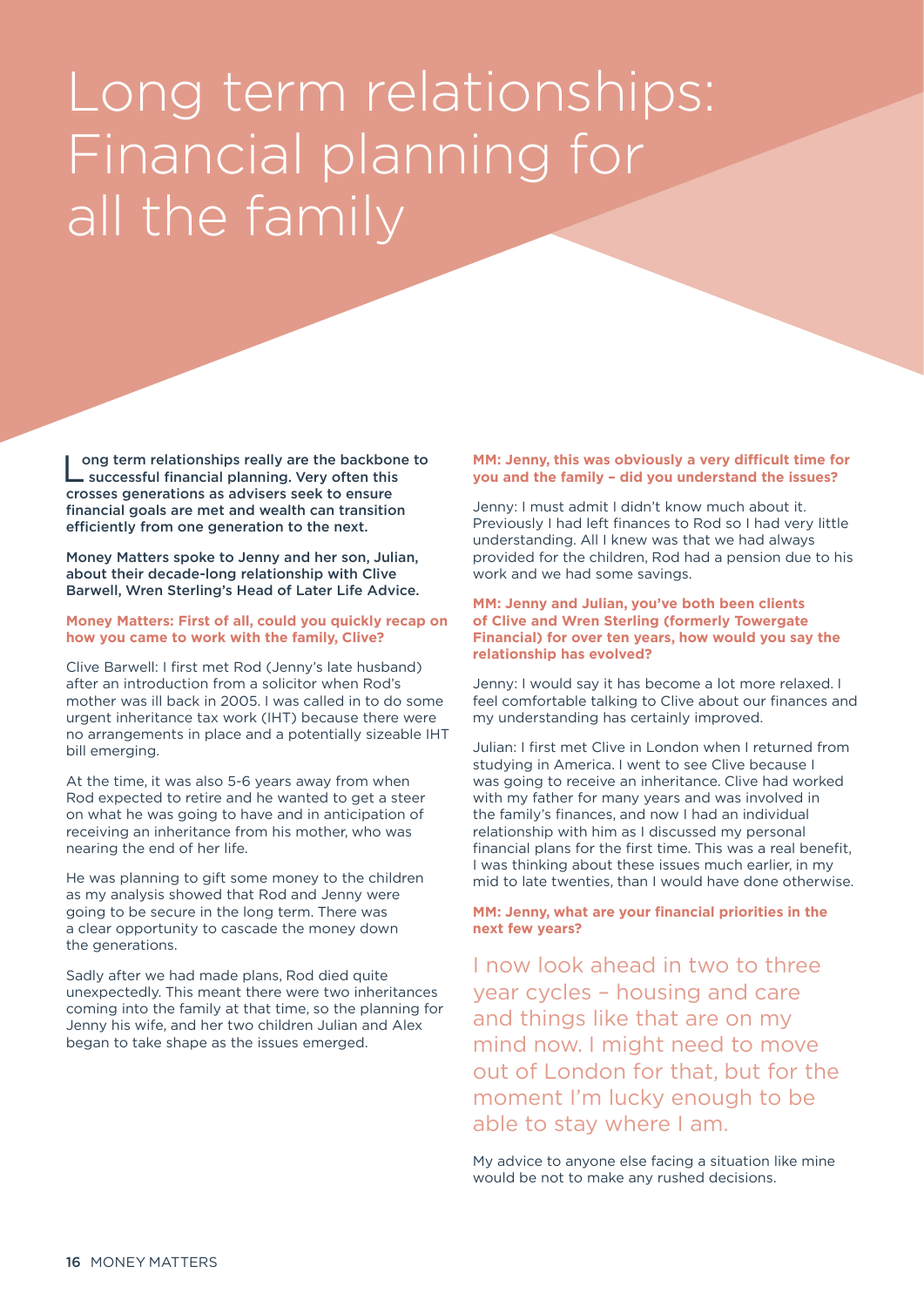#### **MM: Has your planning had any effect on your lifestyle?**

Jenny: I have no complaints about my lifestyle. Travelling keeps me going and I'm fortunate to have been able to do quite a lot of that in recent years.

CB: We spoke about this early on and Jenny realised that there might be a time in the future when this might not be possible so we're looking to make sure she can do what she wants to do without compromising her long-term provisions.

![](_page_16_Picture_3.jpeg)

Jenny and son Julian, long term clients of Wren Sterling

#### **MM: So what about you Julian?**

Julian: Well, I now have full-time employment after a long time studying and living abroad. I'm still renting, so what's prime in my mind is to stop renting and buy a property, which isn't easy in London. Thanks to the inheritance that Clive invested, at some point in the next couple of years I'll be using that as a deposit on a house or apartment.

#### **MM: We can see how the relationship has evolved in the sense that there are changing issues for you all to deal with as you go through life, but how do you feel the involvement of an adviser has altered your dynamic as a family? Is it easier to talk about money?**

Julian: I think it is easier. When I was young I never spoke to my dad about finances, then with Clive's help I was able to understand more about why it made sense to move the money to me at that stage. What really helped was the fact that we already knew Clive. It wasn't a new relationship and we didn't need to trust a stranger with the family's finances at a difficult time.

Jenny: I agree, it's been very reassuring to have Clive on hand.

It's also reassuring for me to know that my children have organised their finances independently of me, so I don't need to take on the burden of understanding new issues or feel like I need to advise them.

#### **MM: Of course, people have different objectives at different stages of their lives. We talk a lot in Wren Sterling about people reaching their long term goals, but in your experience Clive, do people really look long term?**

CB: Generally speaking, a lot of people don't make long term plans, or even look beyond the end of the month. In my experience it usually needs the catalyst of somebody like me to come in to crystallise thinking.

#### **MM: Did you think financial advice was going to be expensive?**

Jenny: I didn't really think about it that way. It's a professional service – like calling a plumber out. You could fix it yourself, but you know what's going to happen! We live in a great DIY world, but I think there's a lot at stake here. Without Clive's help we may have lost a lot in IHT in the last 10 years.

Julian: People of my generation don't necessarily look at retirement because you can't picture yourself being that old, so they might see it as expensive. I've really benefited from the professional advice though and feel like I have greater understanding of the issues that have affected our family and I know what I'm doing financially over the next few years.

CB: That's really the benefit of an experienced financial adviser. Having a concept of what it looks like at the end of the journey can make it easier to map out the steps to get there.

Do you know a friend or family member who could benefit from independent financial advice? Much of our business is through referrals, so please let your adviser know if you'd like to recommend someone to us, and how best to get in touch with them.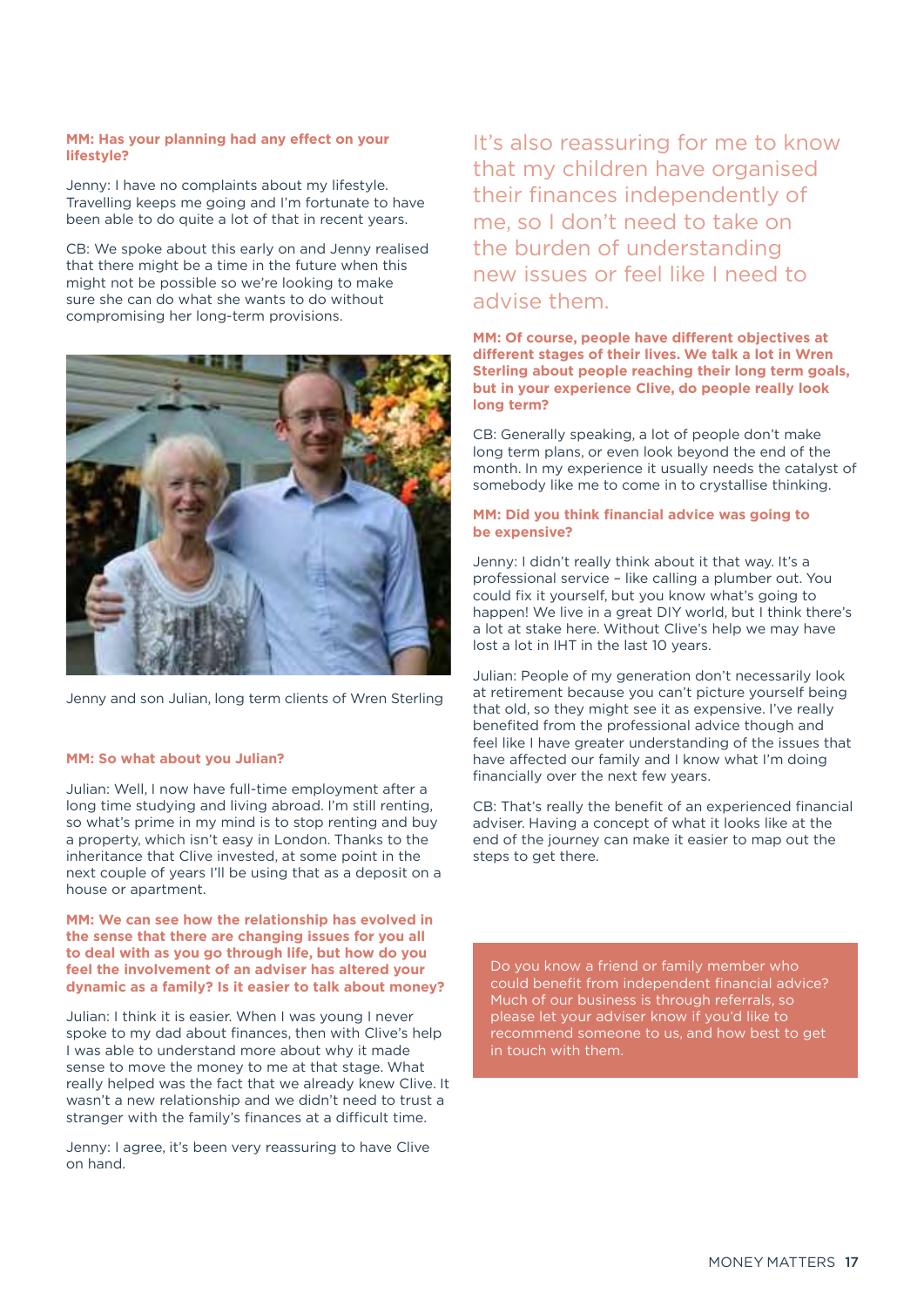<span id="page-17-0"></span>Older borrowers: Is the lifetime mortgage market maturing?

![](_page_17_Picture_1.jpeg)

Wren Sterling's mortgage advice partner, John Charcol arranges mortgages for customers of all ages. Here, John Charcol's voice of the mortgage market, Ray Boulger, talks about what the future holds for older borrowers.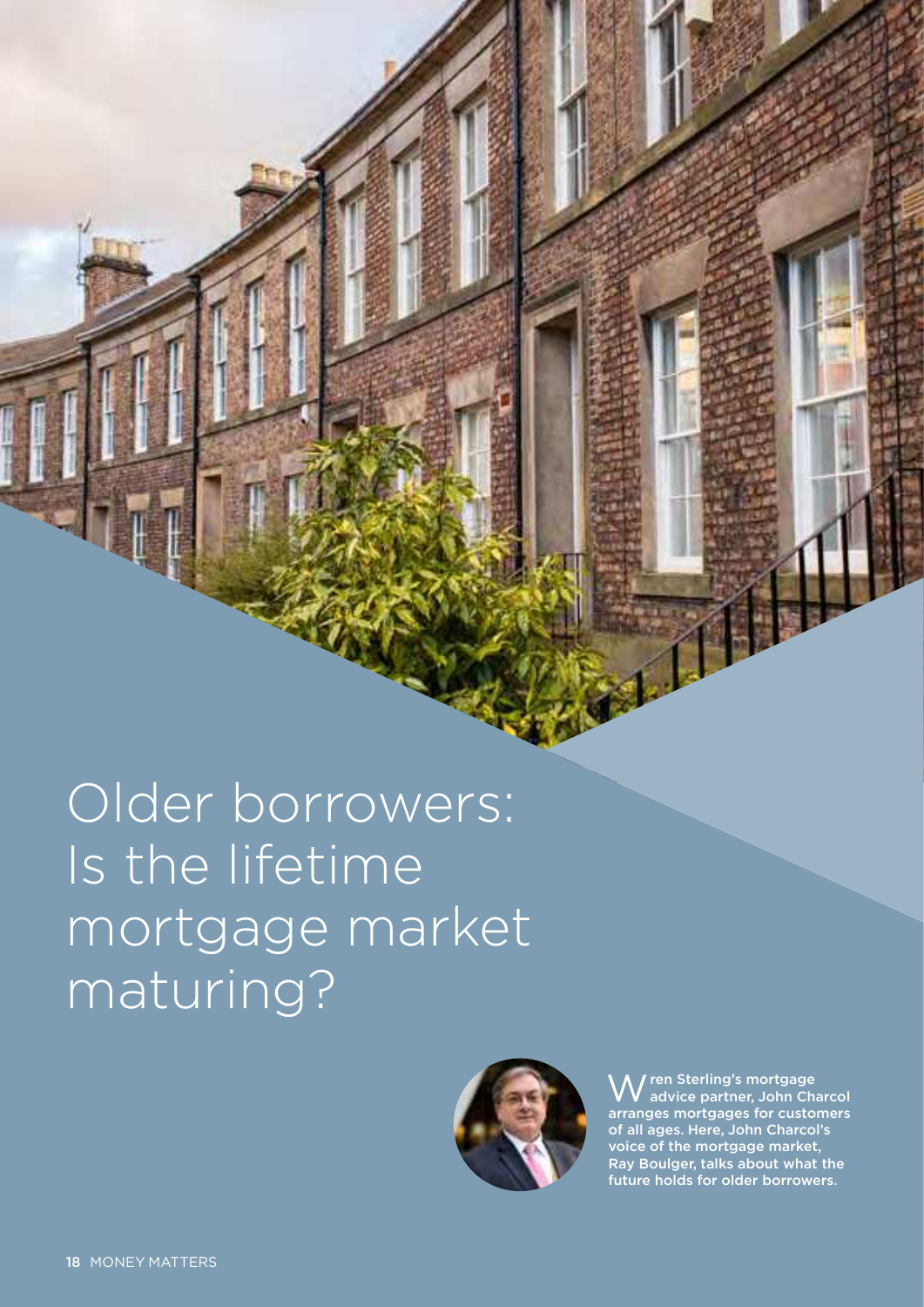Until 2007, 100% mortgages were readily available to those with a good credit record and adequate earnings, with several lenders offering 100% plus. After Lehman's collapse, even 90% Loan to Value (LTV) mortgages ceased to be available but a few years ago 95% LTV mortgages reappeared and there is now a good choice of lenders offering such mortgages.

That said, the availability of some other types of mortgage which many lenders offered in the first decade of this century is still very limited, in particular mortgages for the more mature borrower.

Most of the major lenders restrict the maximum age by which a mortgage has to be repaid to 70 or 75. Halifax and Nationwide have recently extended this to 80 and 85 respectively, and although other aspects of their criteria will limit the ability of many borrowers to obtain a mortgage from those lenders to that age, it is a step in the right direction.

#### **Innovation for mature borrowers**

However, some real innovation is now appearing and I confidently

### The country's wealth by head of household:

![](_page_18_Figure_6.jpeg)

expect to see more. It is notable that the major, and even medium sized lenders, are absent from this innovation, instead it's coming from the Lifetime sector (equity release) and some of the smaller building societies.

Most borrowers in later life, whether remortgaging or moving, only need a low loan to value and so the risk of loss to the lender is low. However, assessing affordability has become more challenging as a result of the pension freedoms. With retirees no longer required to buy an annuity and the proportion of people retiring on a final salary pension scheme steadily declining, a new approach is needed.

Most lenders who would be happy to offer a 95% LTV mortgage to a younger borrower, subject to affordability and credit status, would not even consider an application for a 25% LTV mortgage from a 70 year old, whatever their income. This is bizarre, but fortunately not all lenders are so short sighted and options for this type of borrower are increasing.

Some of the smaller lenders recognise that increasingly people are choosing to retire at different ages, often slowing down by initially going part time. Some also recognise the trend of using pension pots to generate income in ways other than buying an annuity, or indeed to save for retirement wholly or partly in ways other than a pension, such as with buy to let property.

#### **Exclusive to the over 55s**

Although older borrowers generally won't have access to the lowest mortgage interest rates, there is one product in the mortgage market that is exclusively available to older borrowers, which in this context means those over 55. Despite the cost of long term funds in the wholesale market being at all-time lows, no lender in the mainstream market is currently offering a fixed rate for longer than 10 years.

However, borrowers over 55 can obtain a long term fixed rate lifetime mortgage at under 5%, which, depending on their age could last as long as 50 years. Not only that, this can effectively be obtained on an interest only basis. This type of mortgage is structured as a roll up mortgage, i.e. the interest is rolled up rather than paid. Some lenders offer an option, as with standard mortgages, to make overpayments up to 10% per annum.

This means that the mortgage can easily in practice become an interest only mortgage, with the ability also to make additional capital payments to reduce the outstanding balance. Interest only is clearly more affordable than repayment, especially if the borrower's age means that repayment would have to be over a shorter than desired term.

There are many other considerations to take into account before committing to a long term fixed rate mortgage, not least early repayment charges. However for borrowers whose existing mortgage term is close to finishing or who would like to move, there could be suitable choices available now, with the options likely to increase further over the next few months.

Analysis by the Resolution Foundation in December 2015 shows that for the first time in history households headed by 65-74 year olds hold more of the country's wealth (19%), than that held by the under 45s (16%).

With 100% mortgages no longer available for their offspring, and 95% LTV mortgages expensive, the increasing choice and cheaper rates now available to older borrowers mean that even those parents and grandparents in retirement or semi-retirement, have an opportunity to help family members with a deposit for their new home even if they don't have cash savings.

For specialist advice on mature borrowing and lifetime mortgages please ask your adviser to arrange an appointment or call John Charcol on 0344 346 3672.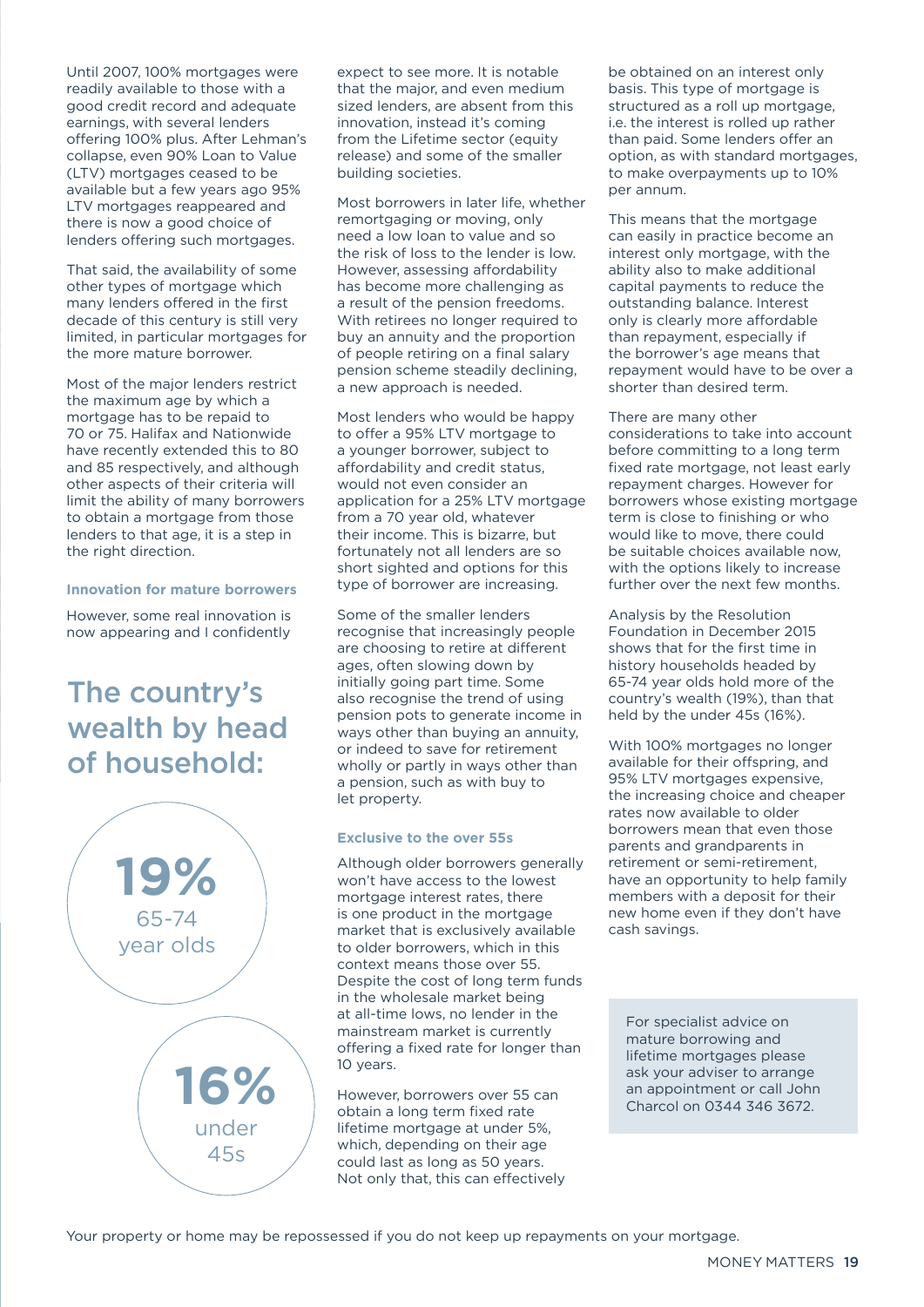<span id="page-19-0"></span>![](_page_19_Picture_0.jpeg)

# Spotlight on landlords: Putting your house in order

![](_page_19_Picture_2.jpeg)

In the wake of the challenging economic environment, the tax regim<br>has significantly tightened up in the UK. Individuals and businesses In the wake of the challenging economic environment, the tax regime alike have been bombarded with tax changes and now more than ever, complacency towards tax planning can be a costly mistake.

TaxAssist Accountants is the UK's largest network providing tax and accountancy advice for small businesses. As a valued partner they refer their clients to Wren Sterling for auto enrolment and a full range of services for business owners and company directors. Jo Nockels FCCA from TaxAssist Accountants updates landlords on the ever changing tax landscape.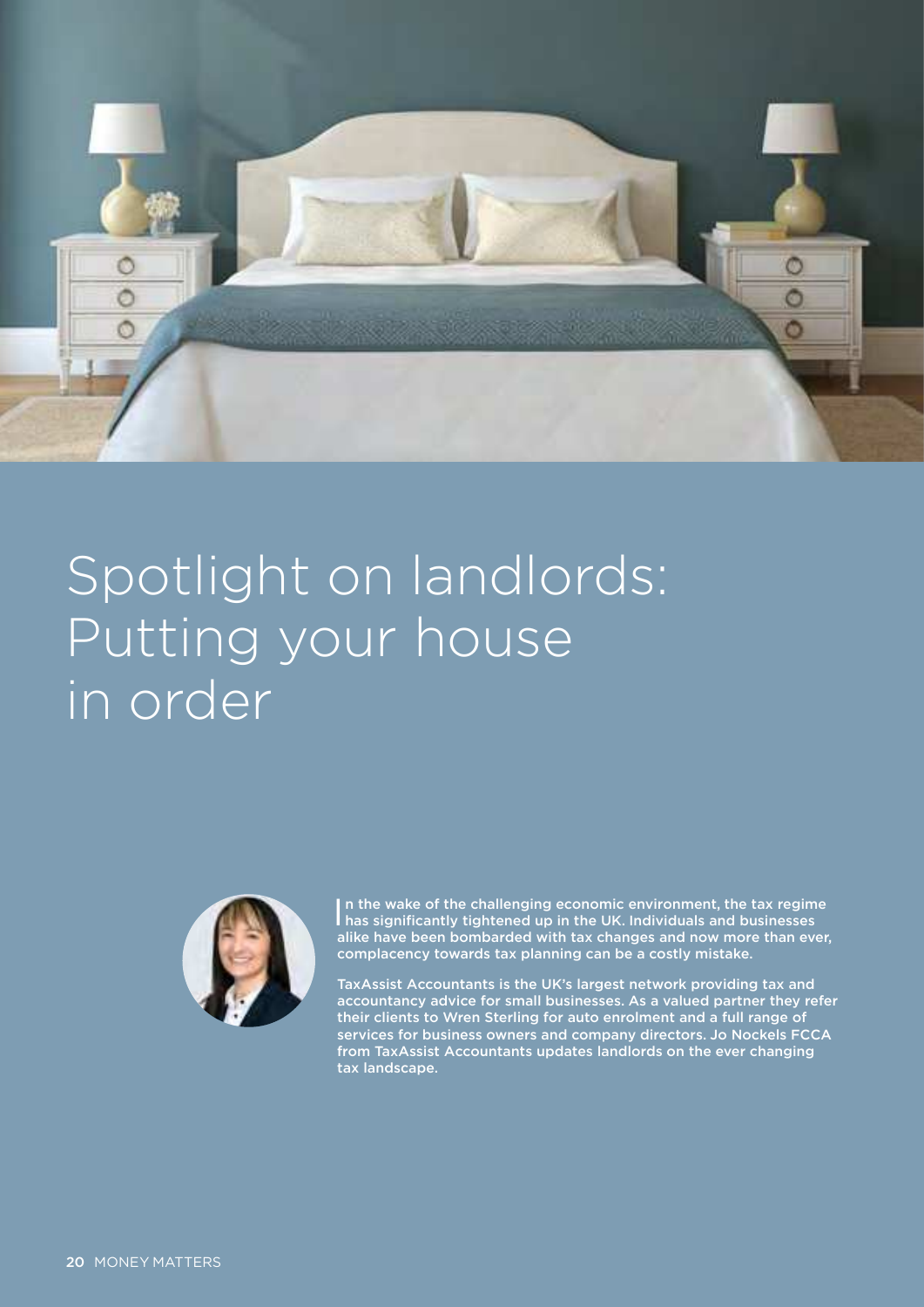Keeping your tax bill to a minimum does not mean aggressive or potentially tax avoiding schemes. Indeed, it could be as simple as identifying which of the many tax reliefs and allowances are available to you and staying safely within the boundaries of the rules.

In this article, we take a closer look at rental income which has been on the receiving end of a number of changes, some good and some bad. We highlight some of the most notable changes and where possible, suggest ways their impact could be alleviated.

#### **Rental income changes**

If you are a landlord, your rental income could be eligible for a wide range of expenses, including utility bills, council tax, insurance, letting agency and accountancy fees, and even advertising for new tenants and stationery.

A number of other measures have been or will be introduced which affect owners of two or more properties:

#### **Tax changes in 2016/17**

#### **Tax relief on replacing furnishings**

The wear and tear allowance was available for fully-furnished, residential properties and served to reduce property income. It was intended to cover the deterioration of the fixtures and fittings; although not anything that was deemed to be 'integral' to the building, such as baths, toilets, etc. However, from 6 April 2016 for individual landlords or 1 April 2016 for companies, the allowance was replaced by a relief that enables landlords to deduct the actual costs they incur when replacing furnishings in the property. This does mean that no tax relief is available on the initial cost of furnishing a property.

#### **Increased Stamp Duty Land Tax**

As of 1 April 2016, higher rates of Stamp Duty Land Tax (SDLT) were introduced on purchases of additional residential properties (above £40,000), such as buy-to-let properties and second homes. Similar changes apply to the Land and Buildings Transaction Tax (LBTT) in Scotland.

#### **Tax relief on mortgage interest reduces**

Looking ahead, from April 2017 the tax relief available to landlords on mortgage interest will see a phased reduction over four years, which will eventually bring the effective rate of relief down to the basic tax rate of 20%. Holding the properties in a limited company may be a way of preserving the deduction of mortgage interest but the benefits could be countered by some negative outcomes.

Seek advice if you're weighing up the pros and cons of a limited company for your portfolio.

#### **Renting out rooms**

If you don't own additional properties, but instead rent out a room in your house, you may still be able to reduce the amount of tax you pay. Under the 'rent a room' scheme, income from letting furnished rooms in your main residence is exempt from tax if the gross annual rent does not exceed £7,500 (£3,750 each if you share the income) in 2016/17.

If you are letting to lodgers who live as part of the family, there should be no capital gains tax liability when you come to sell your home. Otherwise, there may be some restrictions. A lodger can occupy a single room or an entire floor of your home. However, the scheme doesn't apply if your home is converted into separate flats that you rent out, or if you let unfurnished accommodation in your home.

#### **Holiday lets in the UK**

If you're renting out UK holiday lets, it's important to identify whether your income qualifies for generous tax concessions. The Furnished Holiday Lettings (FHL) rules allow holiday lettings of UK properties that meet certain conditions to be treated as a trade for some specific tax purposes. Unlike other domestic lettings, the expenses can include capital allowances on furniture and kitchen equipment. The income counts as earnings for pension contribution purposes, and there are other advantages relating to the disposal of such properties.

To help keep up with the tax changes affecting landlords please contact your Wren Sterling financial adviser who will put you in contact with TaxAssist Accountants, whilst maintaining an overview of your financial planning.

This article is intended to inform rather than advise and is based on legislation and practice at the time. Taxpayers' circumstances do vary and if you feel that the information provided is beneficial it is important that you seek advice before implementation. If you take, or do not take action as a result of reading this article, before receiving TaxAssist Accountants written endorsement, they will accept no responsibility for any financial loss incurred.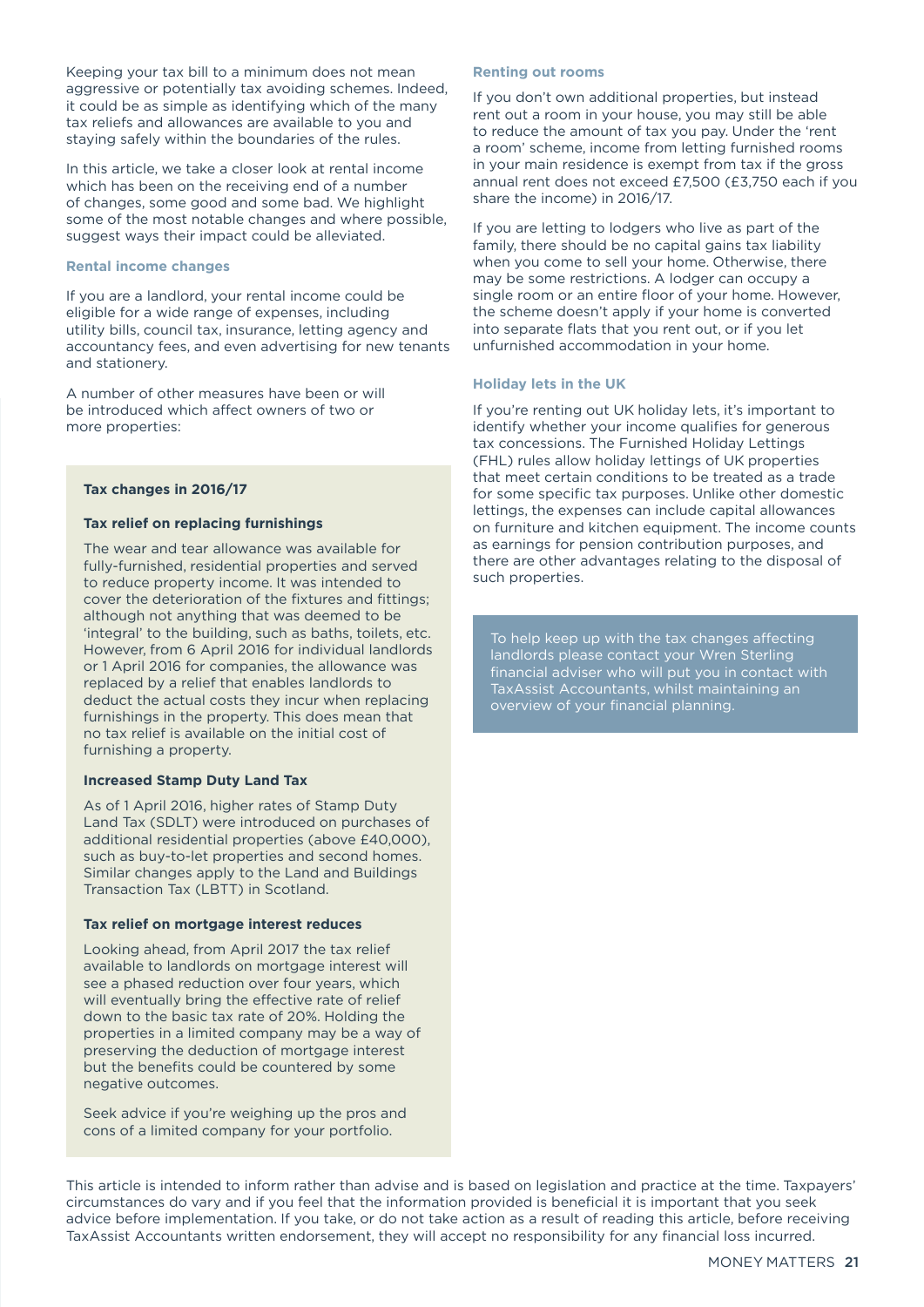## <span id="page-21-0"></span>Insurance Update

As a client of Wren Sterling, you can benefit from our range of expert partners who provide services that<br>Complement our financial advice to ensure your financial journey stays on course. From time to time, you **\** complement our financial advice to ensure your financial journey stays on course. From time to time, you may require the services of a solicitor, mortgage adviser, tax expert, accountant or insurance broker, so we've carefully selected partners to provide these services and we can put you in touch with an expert who shares our commitment to quality customer service.

We also commit to keeping you updated on key changes in related markets that can affect you, like a recent rise in insurance premium tax (IPT). If you would like to review your insurance arrangements in light of the changes, please contact your Wren Sterling adviser.

#### **Insurance Premium Tax rises to 10%**

The rate of Insurance premium tax (IPT) increased by 0.5% to 10% on 1 October 2016. This increase is being levied in order to help fund flood defences and resilience measures and is expected to raise £700m.

#### **How will you be affected?**

Insurers will be required to impose a 10% tax on the following general insurance premiums: (The higher rate of IPT, charged at 20%, will continue to be issued on private travel insurance and certain electrical and mechanical appliance breakdown guarantees.)

![](_page_21_Figure_7.jpeg)

#### **What if I need to make a change to my current policy before renewal?**

The rules are slightly different for mid-term adjustments. Where charges are applicable, the table below explains which rate of IPT will be applied, depending when your policy incepted or renewed, and when the adjustment is made:-

| <b>Policy Start Date or Last Renewal</b><br><b>Date</b> | <b>Mid-term adjustment Date</b> | <b>PT</b> rate |
|---------------------------------------------------------|---------------------------------|----------------|
| 31st October 2015 or earlier                            | 29th February 2016 or earlier   | 6.0%           |
| 31st October 2015 or earlier                            | 1st March 2016 or later         | 9.5%           |
| 1st November 2015 or later                              | 1st November 2015 or later      | 9.5%           |
| 1st October 2016 or later                               | 1st October 2016 or later       | 10.0%          |

#### **What about refunds?**

If a full or partial refund is made to you, it will be refunded at the rate that you paid.

#### **HOW CAN WE HELP?**

Wren Sterling is committed to keeping all of our clients fully aware of any changes to regulation and how this may impact them. Our selected insurance partners will always aim to keep costs competitive, whilst providing you with the protection you need. Further information and advice regarding the change can be found on the Government's website: [www.gov.uk/insurance-premium-tax](http://www.gov.uk/insurance-premium-tax)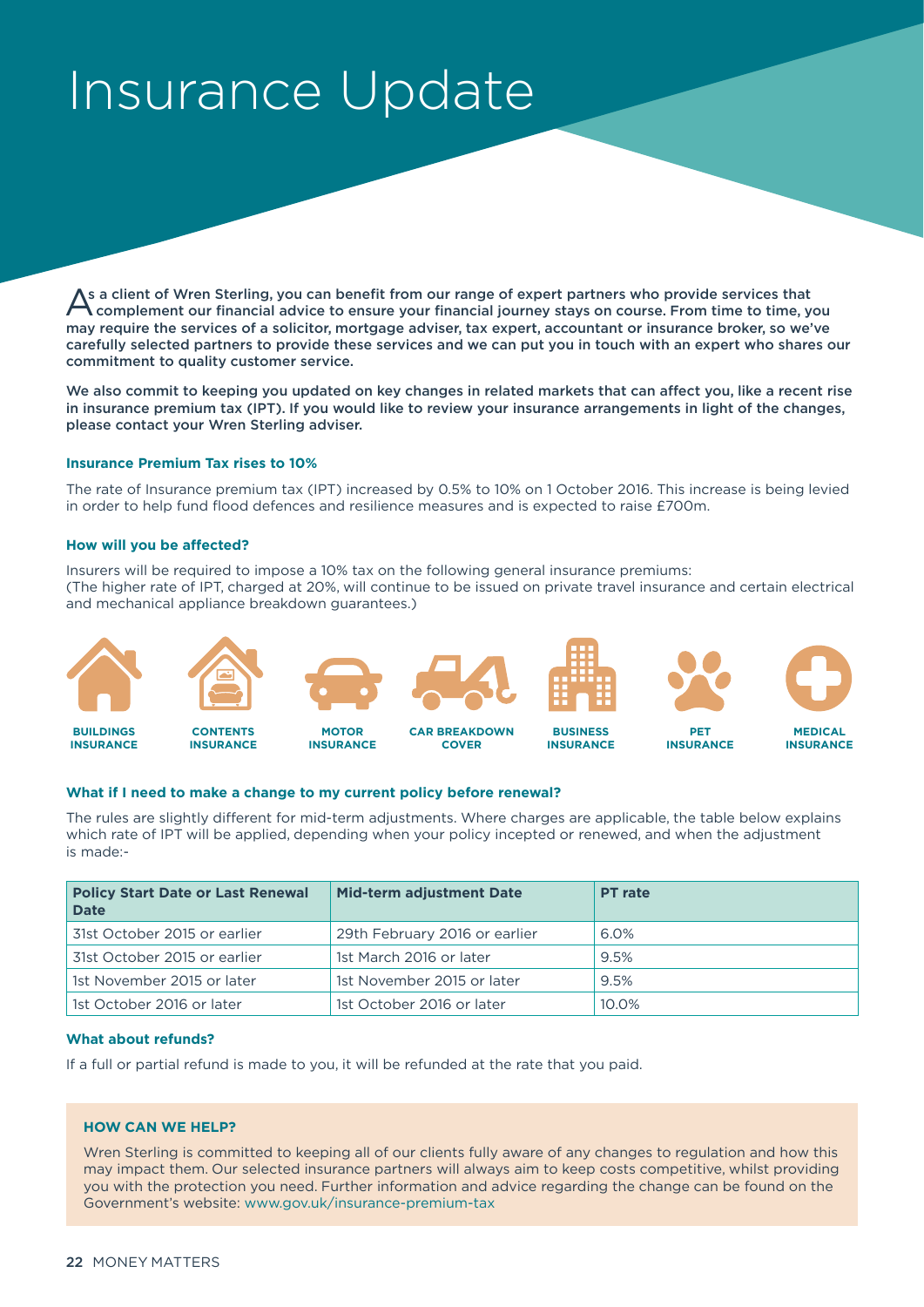# Are you getting the most out of your Wren Sterling updates?

Money Matters is only part of our commitment to you to keep you informed and up to date on the hot topics and any changes in personal and corporate finances that could affect you. This flagship magazine is posted. All other updates (the Budget and Autumn Statement same day highlights and our next day report, as well as our financial bulletins) are all sent via email to ensure they are received in as timely a fashion as possible. If you haven't been receiving these it's because we don't have your email address.

If you'd like to receive all of the updates you're entitled to, please email marketing@wrensterling.com from the email account you want us to use, quoting your client reference number (on the cover letter that accompanies Money Matters).

NAVIGATING THE NAVIGATING ILLOSCAPE Money **Matters** 

Keeping your investments Keeping your live terrain<br>on track in tough terrain<br>7I<sup>M's Chief Investment Officer on</sup><br>Preparing for market turbulence

**generations pg. 16 Invaluable oversight: nyaluable overwestment**<br>The rols of our Investment **Committee pg. 9**

**Long term relationships: Financial planning through** 

**IN THIS ISSU<sup>E</sup>**

**Getting PMI right:**  Getting PMI right:<br>Selutions for your business and<br>Solutions loyees pg. 12 **your employees pg. 12**

The Wren Sterling 2016 Budget Report

 $\begin{matrix} \mathcal{N}_{REN} \\ s_{TERLING} \end{matrix}$ 

Your 2015 Autumn Statement Report

MONEY MATTERS 23

NREN<br>CTERLING